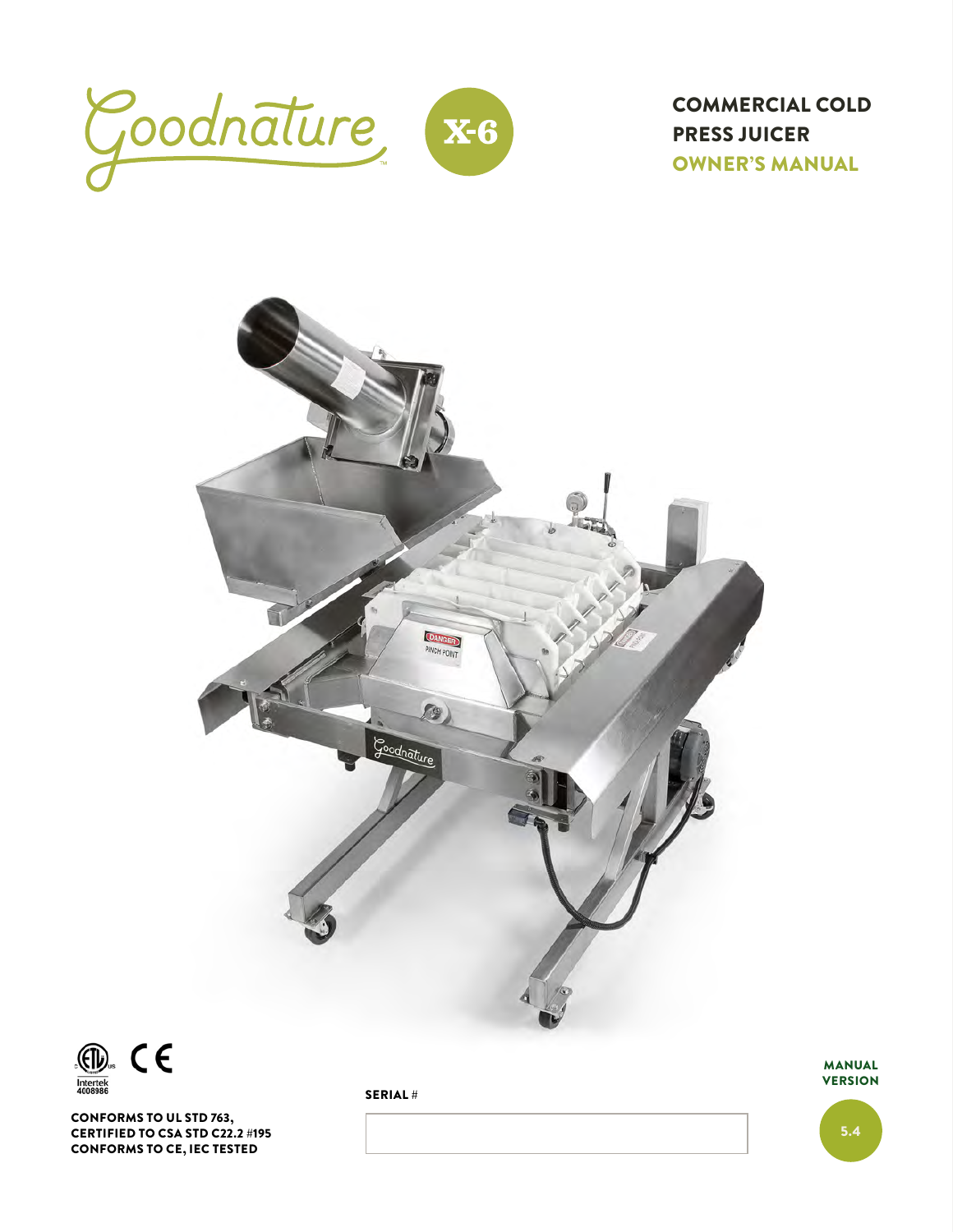### *Introduction*





**WARNING: To limit risk of personal injury and material damage, all users must read these instructions in their entirety and follow them strictly.**

#### MACHINE SPECIFICATIONS

### *X-6 Press | 1HP | 220VAC | 8.12 Amp | Single Phase EG-260 Grinder | 2HP | 220Vac | 5.6 Amp | Single Phase*

Capacity per Hour:

JUICE: 40-100 GAL. / 150-380 L.

1000 lb.

Total Weight:

454 KG

Dimensions (H" x W" x D"):

WITH HOPPER AND GRINDER: 77" x 59" x 62" 196cm x 150cm x 158cm

WITH HOPPER, WITHOUT GRINDER: 57" x 59" x 59" 145cm x 150cm x 150cm

WITHOUT HOPPER OR GRINDER: 46" x 59" x 46" 117cm x 150cm x 117cm

Pressure:

CAPABLE OF 12 TONS TOTAL FORCE ON PRODUCE

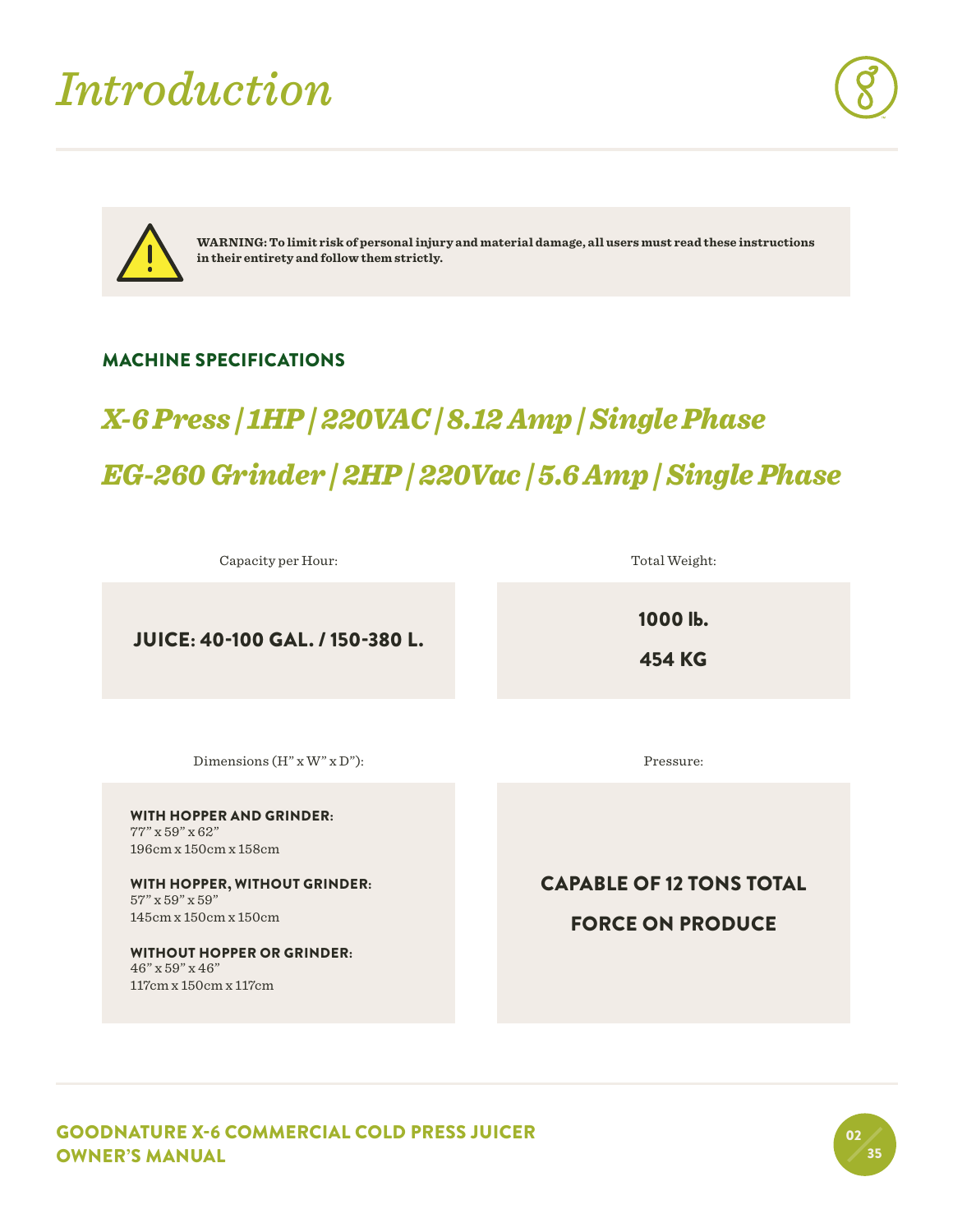# *Table of Contents*

| <b>SECTION1</b>    | Safety Precautions           | <b>PAGE 05</b> |
|--------------------|------------------------------|----------------|
| <b>SECTION 2</b>   | Unpacking                    | <b>PAGE 07</b> |
| <b>SECTION 2.1</b> | Unpacking                    | <b>PAGE 07</b> |
| <b>SECTION 2.2</b> | <b>Enclosed Parts List</b>   | <b>PAGE 07</b> |
| <b>SECTION 3</b>   | Machine Diagrams             | <b>PAGE 09</b> |
| <b>SECTION 3.1</b> | X-6 Press Diagrams           | <b>PAGE 09</b> |
| <b>SECTION 3.2</b> | EG-260 Grinder Diagrams      | <b>PAGE 10</b> |
| <b>SECTION 4</b>   | Installation and Setup       | <b>PAGE 11</b> |
| <b>SECTION 4.1</b> | Installation                 | <b>PAGE 11</b> |
| <b>SECTION 4.2</b> | Electrical Diagram           | <b>PAGE 12</b> |
| <b>SECTION 4.3</b> | Setup - Rack Straps          | <b>PAGE 13</b> |
| <b>SECTION 4.4</b> | Setup - Press Bags           | <b>PAGE 14</b> |
| <b>SECTION 4.5</b> | Setup - Bungee Cord          | <b>PAGE 15</b> |
| <b>SECTION 4.6</b> | Setup - Bag Loops            | <b>PAGE 16</b> |
| <b>SECTION 5</b>   | Operation                    | <b>PAGE 17</b> |
| <b>SECTION 5.1</b> | Grinder Operation            | <b>PAGE 17</b> |
| <b>SECTION 5.2</b> | Changing Grinder Disc        | <b>PAGE 19</b> |
| <b>SECTION 5.3</b> | Press Operation              | <b>PAGE 20</b> |
| <b>SECTION 5.4</b> | Adjusting Press Speed        | <b>PAGE 22</b> |
| <b>SECTION 5.5</b> | Adjusting Hydraulic Pressure | <b>PAGE 24</b> |
| <b>SECTION 6</b>   | Cleaning                     | <b>PAGE 25</b> |
| <b>SECTION 6.1</b> | Machine Cleaning             | <b>PAGE 25</b> |
| <b>SECTION 6.2</b> | Bag Cleaning                 | <b>PAGE 27</b> |
| <b>SECTION 7</b>   | Maintenance                  | <b>PAGE 28</b> |

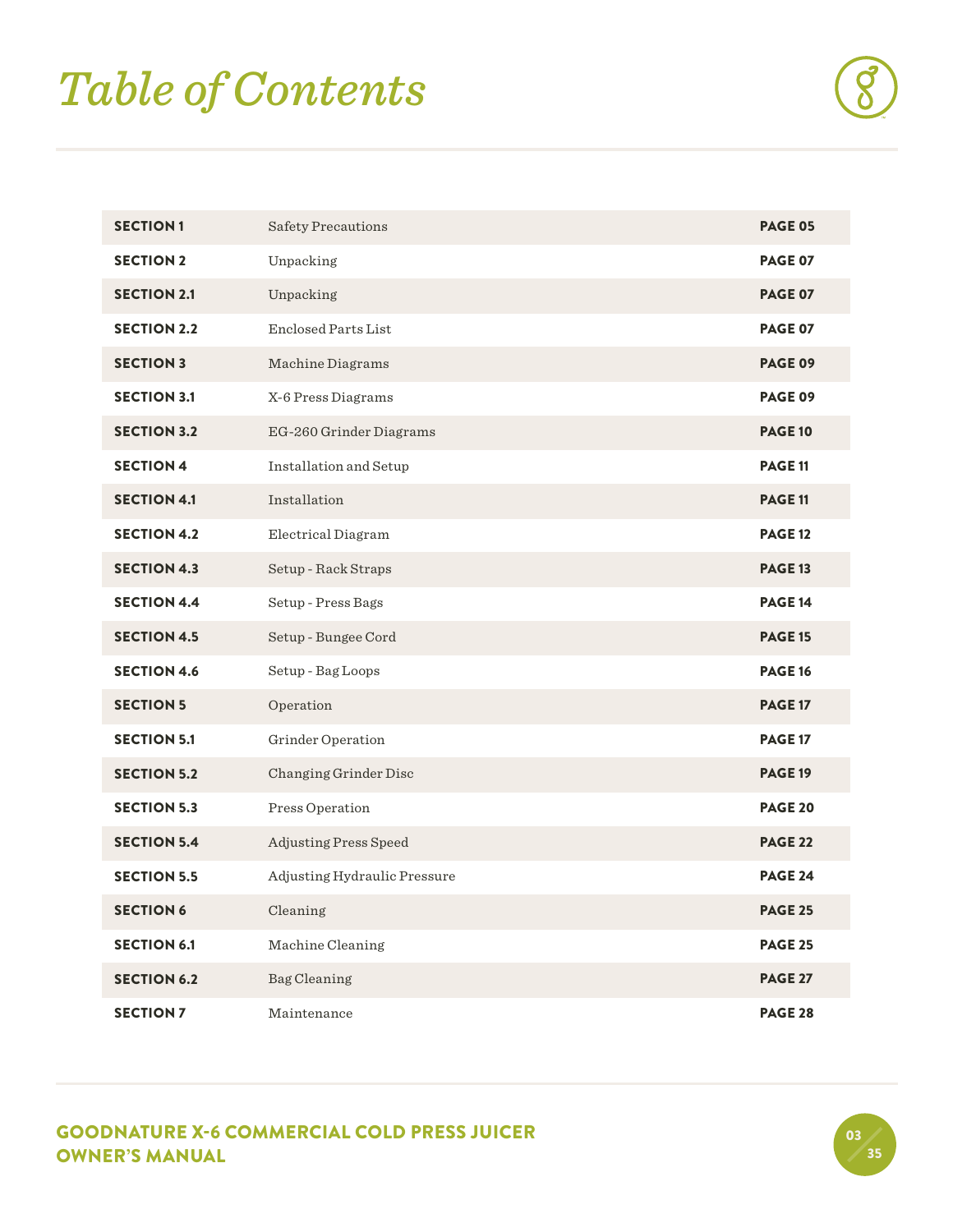# *Table of Contents*

| <b>SECTION 8</b>   | Troubleshooting        | <b>PAGE 30</b> |
|--------------------|------------------------|----------------|
| <b>SECTION 9</b>   | Useful Information     | <b>PAGE 31</b> |
| <b>SECTION 9.1</b> | Replacement Parts List | <b>PAGE 31</b> |
| <b>SECTION 9.2</b> | <b>Improving Yield</b> | <b>PAGE 33</b> |
| <b>SECTION 9.3</b> | Warranty               | <b>PAGE 34</b> |
| <b>SECTION 9.4</b> | Contact Information    | <b>PAGE 34</b> |

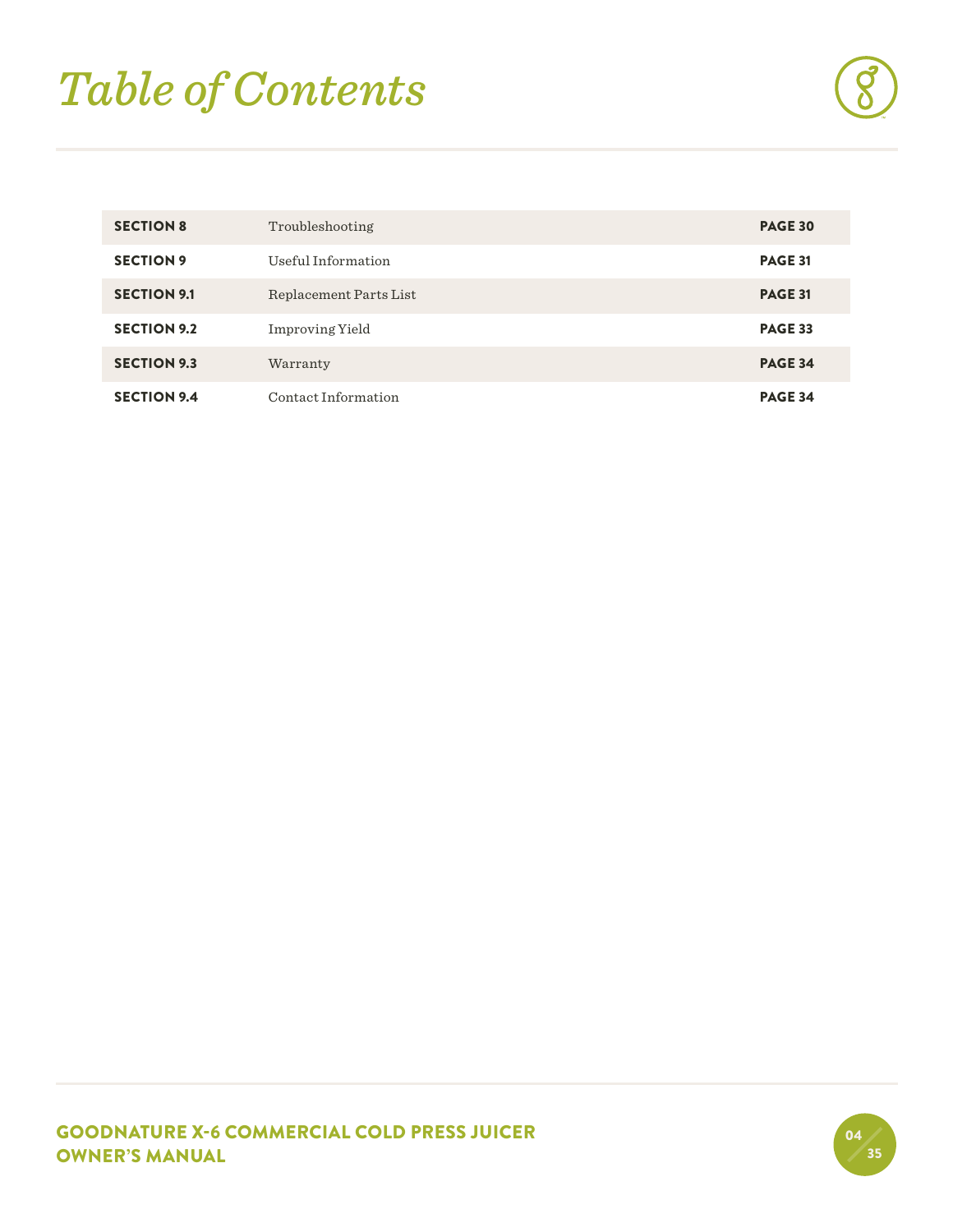## *Section 1: Safety Precautions*





**DANGER: This machine is not intended for use by persons (including children) with reduced physical, sensory, or mental capabilities, or lack of experience and knowledge, unless they have been given supervision or instruction concerning use of the machine by a person responsible for their safety.**



**DANGER: Never place hands, arms, or any foreign items into the grinder hopper, grinder chute, or grinder housing during operation. Personal injury including lacerations and amputations, or damage to the machine can occur.**



**DANGER: Never place any body part between the platens while the machine is on. Failure to follow this instruction could result in serious personal injury due to crushing.**



**WARNING: Power must be supplied to the X-6 and EG-260 by a licensed electrician. Failure to do so may result in serious personal injury due to electric shock or damage to the machine.**



**WARNING: Be aware of all pinch points and moving parts and take precautions to keep loose clothing, hair, or foreign objects away from them to avoid personal injury and damage to the machine.**



**WARNING: Disconnect all power before performing maintenance to avoid risk of serious electric shock.**



**WARNING: Always check with your local health department regarding procedures required to ensure proper cleaning and sanitation in order to avoid serious foodborne illness to consumers. For the US: http://www.fda.gov/Food/default.htm**



**WARNING: Discontinue use immediately and have machine serviced if any components are damaged or malfunctioning to avoid risk of personal injury and damage to the machine.**



**WARNING: Disconnect all power before moving the machine. Avoid damaging the power supply cord during movement and use cautionary steps to avoid tipping.**



**WARNING: Electrical and mechanical repairs are not to be carried out by the operator unless authorized to do so.** 

GOODNATURE X-6 COMMERCIAL COLD PRESS JUICER OWNER'S MANUAL

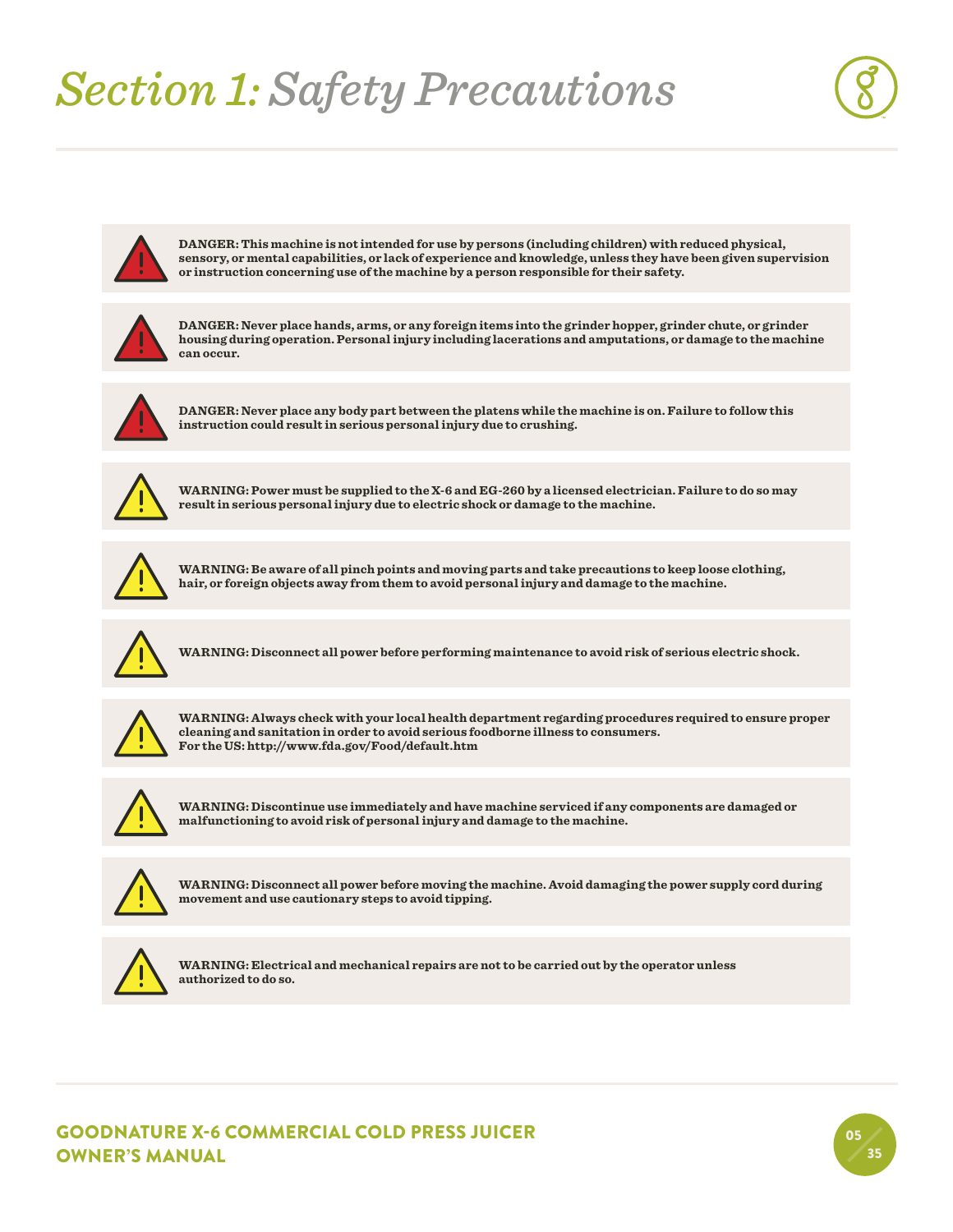# *Section 1: Safety Precautions*





**WARNING: Operator shall not interfere with interlock device.**



**WARNING: Operator should not use unauthorized means of gaining access to parts of the machine which are not normally accessible.**



**WARNING: Operator should ensure plug is visible from points of access.**



**WARNING: Operator should ensure the surrounding area is free of debris and slipping hazards to prevent injury.**



**WARNING: In the event of an accident or breakdown, all power supply should be disconnected from source and Goodnature customer service should be contacted for support.**



**CAUTION: Safety glasses must be worn at all times during operation of the EG-260 Grinder. Machine can be run at a very high speed; splatter and projectiles causing eye damage and irritation is possible.**



**CAUTION: Blades on the grinder disc are very sharp. Use caution when changing the disc to avoid personal injury including lacerations.**



**NOTICE: The X-6 Press is only to be used in conjunction with the EG-260 Grinder. Do not mount any other equipment to the X-6 Press.**



**NOTICE: Noise levels exceed 80 decibels. Protective ear equipment should be worn to prevent injury.**

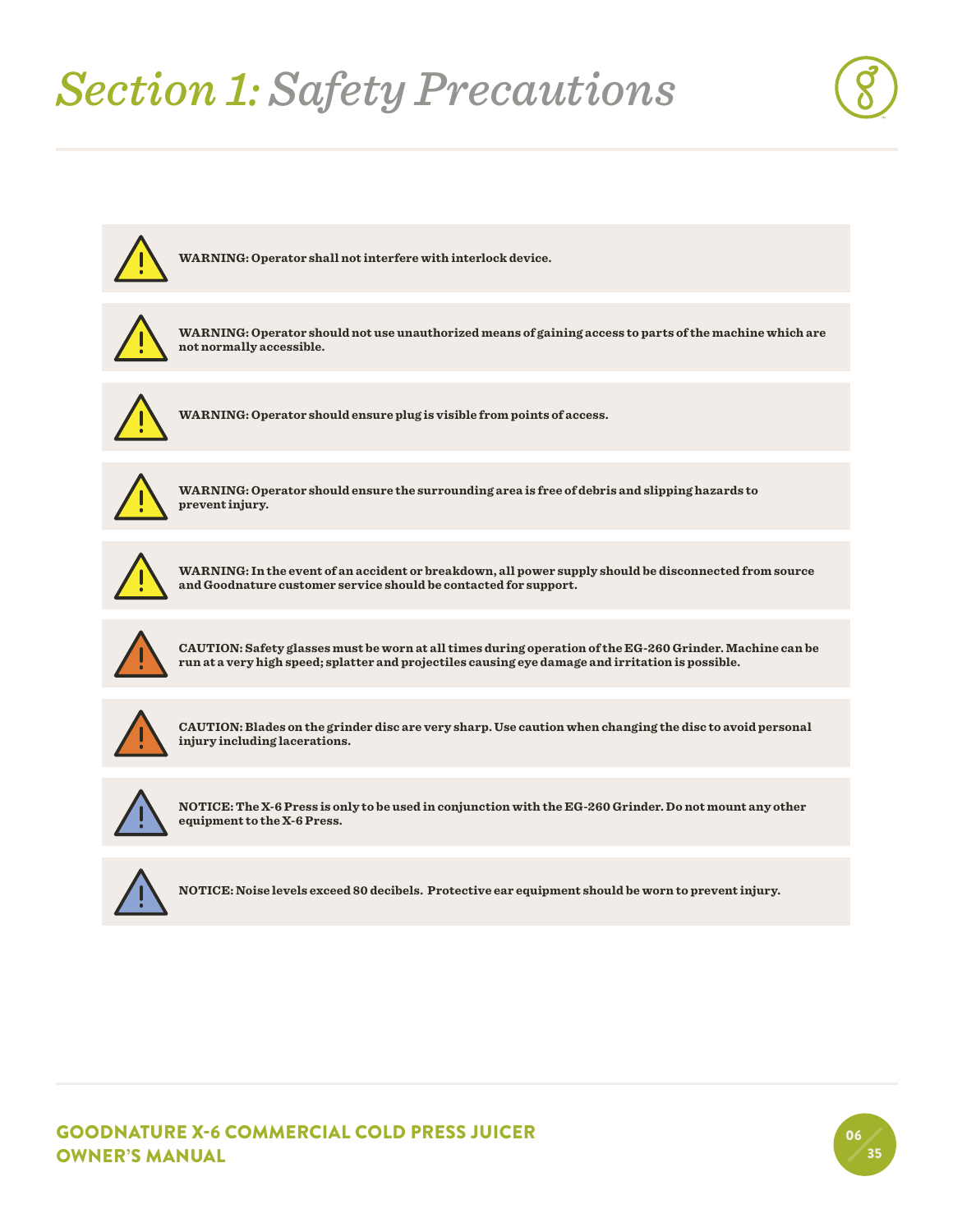

#### 2.1 UNPACKING

- This equipment underwent strict quality control and was carefully inspected mechanically and electrically before shipment. It should be physically free of marks or scratches and in good electrical order upon delivery. Inspect for physical damage, electrical damage, and any loose or bare wires.  $\bullet$
- If any items are damaged due to shipping, contact the freight carrier within 15 days of receiving your shipment.  $\bullet$
- There is an enclosed parts list below. Inspect all enclosed parts carefully and make sure no parts are missing. If any parts are missing or damaged please contact Goodnature Products at 1-800-875-3381.  $\bullet$
- After unpacking and before running, it is important to check that one of the fasteners had become loose during shipping. Check all nuts, bolts, and screws to make sure everything is tight.  $\blacklozenge$

#### 2.2 ENCLOSED PARTS LIST

| <b>PART#</b> | <b>PART NAME</b>             | QTY            | <b>DESCRIPTION</b>                          |
|--------------|------------------------------|----------------|---------------------------------------------|
| 19224        | Press Rack Assembly          | 5              | Plastic ridged racks with strap hooks       |
| 14064        | Rack Strap                   | 4              | White straps with holes                     |
| 14010        | Press Bag Set (medium weave) |                | White cloth bag set                         |
| 14279        | Juice Tray Tri-Clamp         |                | Stainless steel clamp with tightening screw |
| 11513        | Juice Tray Clamp Gasket      |                | Black buna rubber clamp gasket              |
| 18581        | Juice Tray Hose Adapter      |                | Stainless steel adapter for hose attachment |
| 19568        | Pomace Scoop                 |                | Stainless steel paddle with scraper end     |
| 12339        | Cake Separator               |                | Plastic paddle                              |
| 11221        | Rack shock cord              | $\overline{2}$ | Bungee cords (8' long)                      |

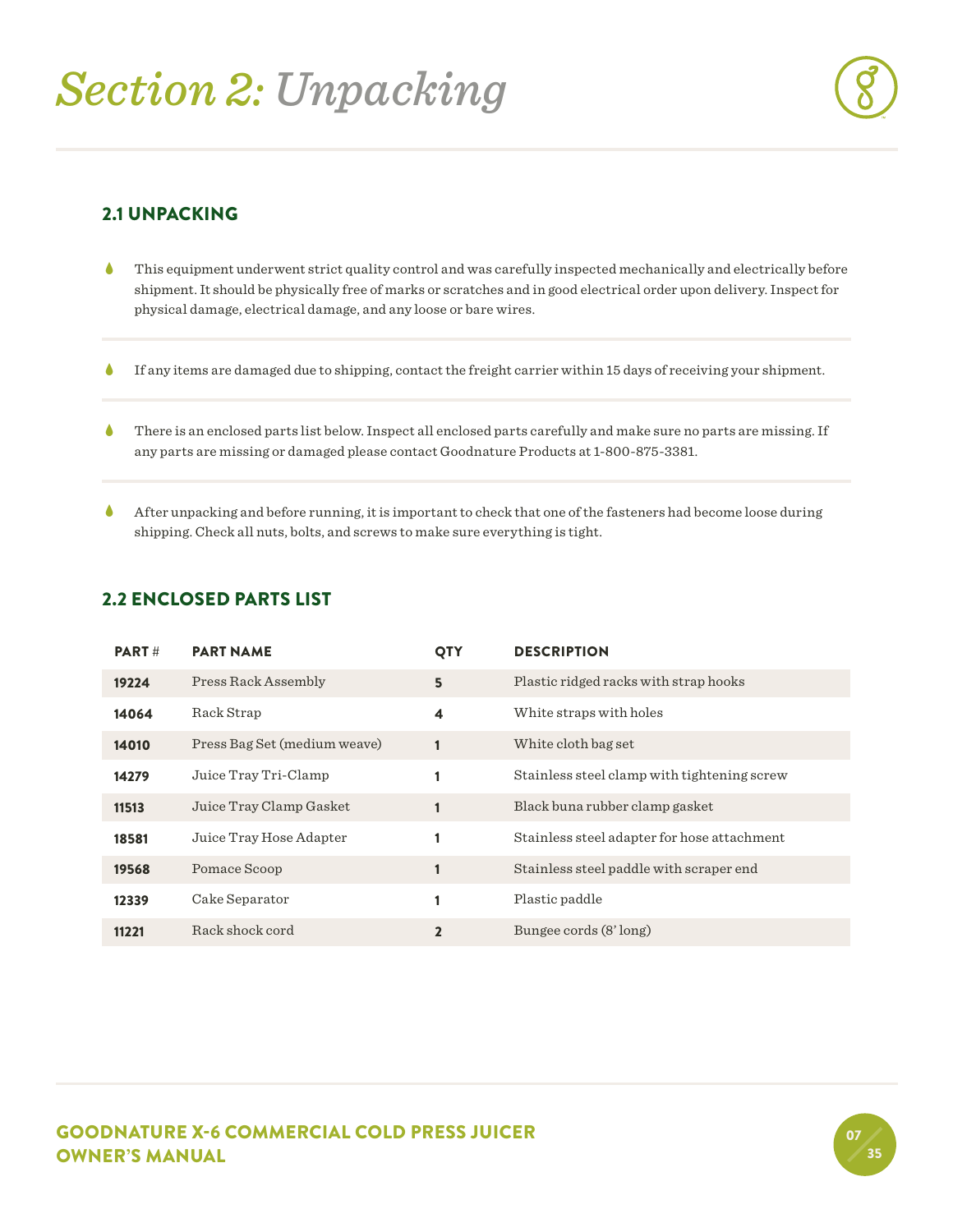

#### 2.2 ENCLOSED PARTS LIST - CONTINUED

#### IF PURCHASED, ENCLOSED PARTS FOR EG-260 GRINDER:

| <b>PART#</b> | <b>PART NAME</b>            | <b>QTY</b>              | <b>DESCRIPTION</b>                                   |
|--------------|-----------------------------|-------------------------|------------------------------------------------------|
| 11127        | Grinder Disc 3/16"          | 1                       | Metal grinder disc with small holes                  |
| 11128        | Grinder Disc 1/4"           |                         | Metal grinder disc with medium holes                 |
| 11130        | Grinder Disc 1/2"           |                         | Metal grinder disc with large holes                  |
| 19103        | Grinder Disc Backing Plate  |                         | White plastic disc with raised spokes                |
| 11810        | Screws for Backing Plate    | 8                       | Stainless steel PHMS 10-32 x 3/4 screws              |
| 12566        | Grinder Shredder plate Knob | 1                       | Triangular stainless steel knob for disc             |
| 13967        | Shredder plate Knob Washer  | $\mathbf{1}$            | Stainless steel washer for shredder plate knob       |
| 19351        | Hopper Chute                | 1                       | 26" Stainless steel tube with square base            |
| 19664        | Hopper Gasket               |                         | White U-shaped gasket with four holes in the corners |
| 13778        | Hopper Knobs                | $\overline{\mathbf{4}}$ | Black plastic knobs                                  |
| 15438        | Product Feeder              |                         | Round stainless steel paddle with handle             |

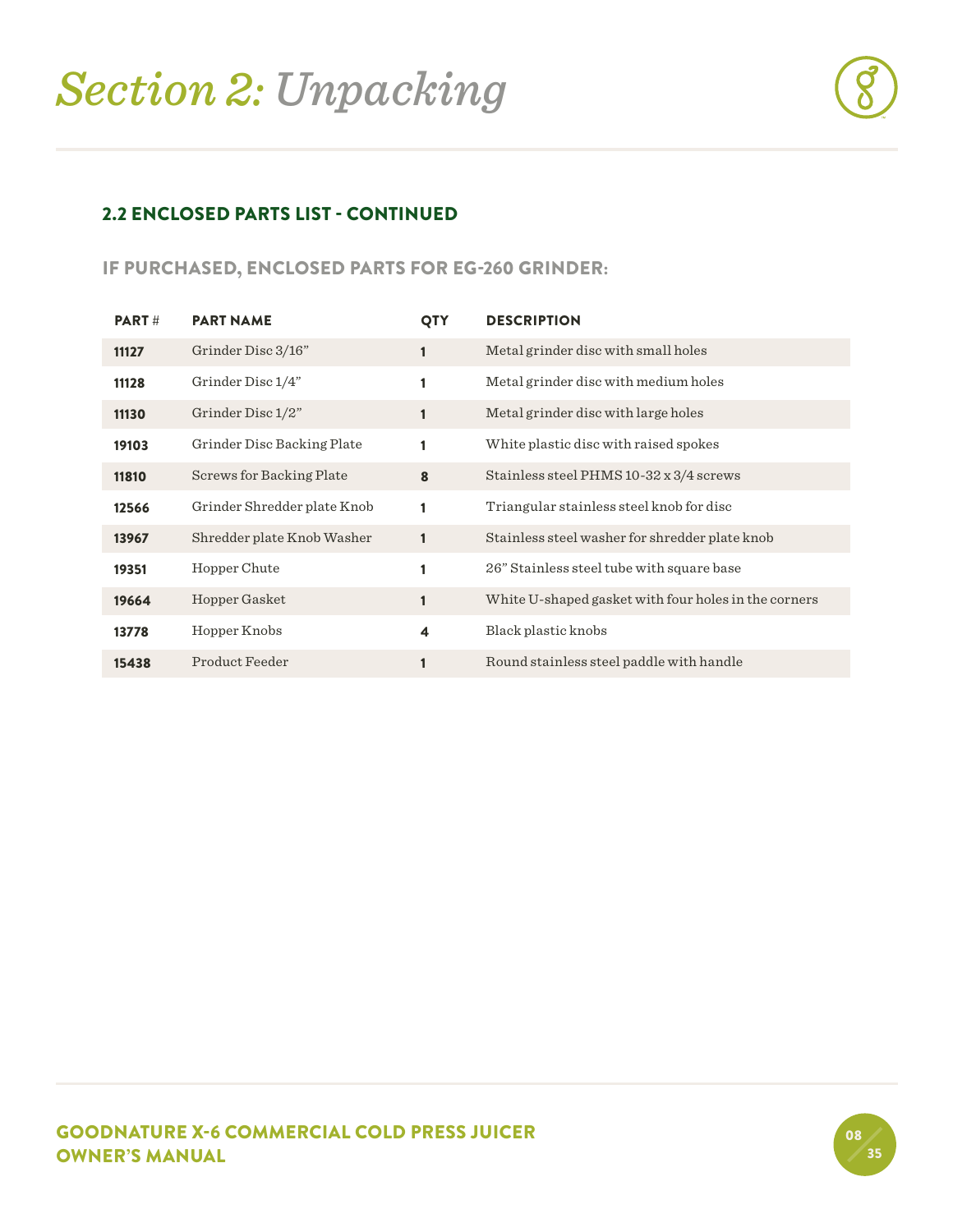#### 3.1 X-6 PRESS DIAGRAMS





- Pomace Hopper
- Moving Platen
- Press Racks
- Rack Strap
- Bag Pin
- Safety Guard
- Juice Tray
- Casters
- Start/Stop Switch box
- Pressure Gauge
- Flow Control Valve
- Directional Control Lever



*Fig 1.2: Switch and Valve Assembly*



*Fig 1.3: Hydraulic Assembly*

- Motor for Hydraulic Power Unit
- Hydraulic Pump
- Hydraulic Reservoir
- Reservoir Breather Cap
- EG-260 Grinder (Add-on Item)

#### GOODNATURE X-6 COMMERCIAL COLD PRESS JUICER OWNER'S MANUAL

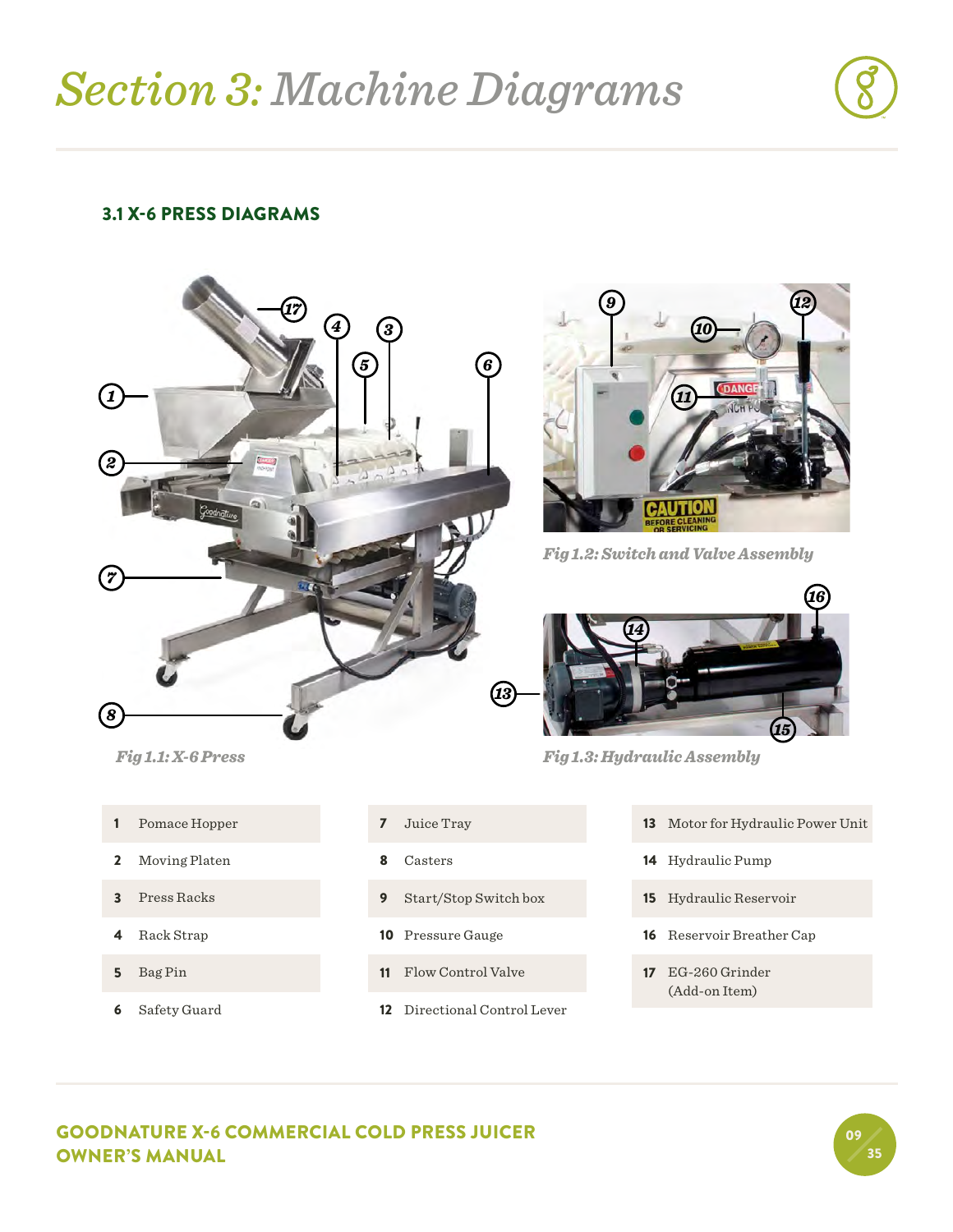### *Section 3: Machine Diagrams*





- Grinder Stems
- 
- Safety Interlock Switch
- Emergency Stop
- Hopper Gasket
- Drive Hub
- Grinder Disc
- Shredder Plate Knob

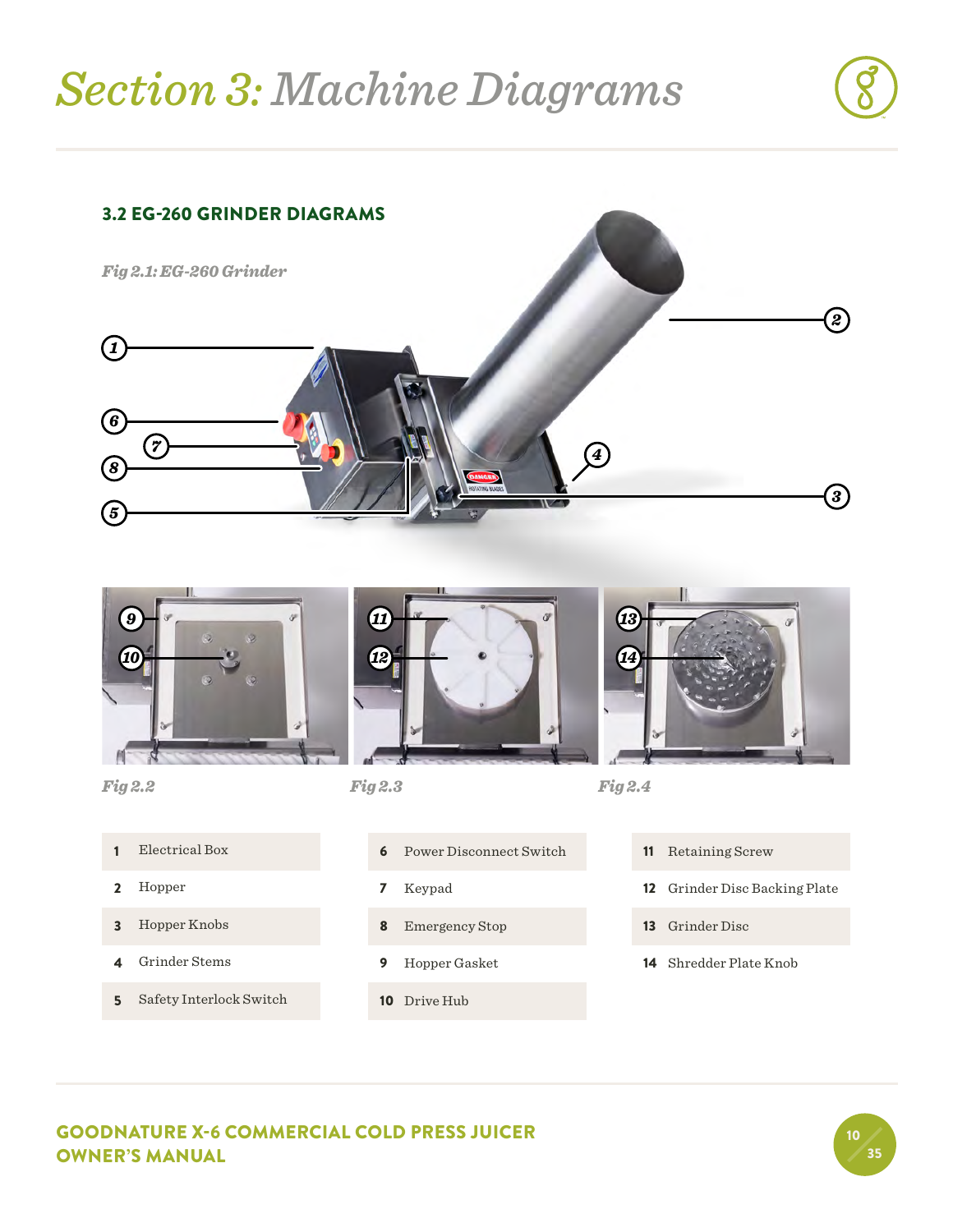## *Section 4: Installation and Setup*

### 4.1 INSTALLATION



- Inspect for physical damage, electrical damage, or any loose or bare wires. Make sure there are no loose nuts, bolts, or any other fasteners.  $\bullet$
- Check for proper voltage before connecting any power to the machine.  $\bullet$
- Standard electrical supply for the X-6 and EG-260 is 1Ph 220V 50/60Hz.  $\bullet$
- Place a properly grounded electrical outlet close enough to the press so the cord from the motor will reach it without the use of an extension cord. This outlet should be on a dedicated circuit protected by a 20 Amp breaker.  $\bullet$
- The grinder should be on a dedicated circuit separate from the press with a 20 Amp breaker.  $\blacklozenge$

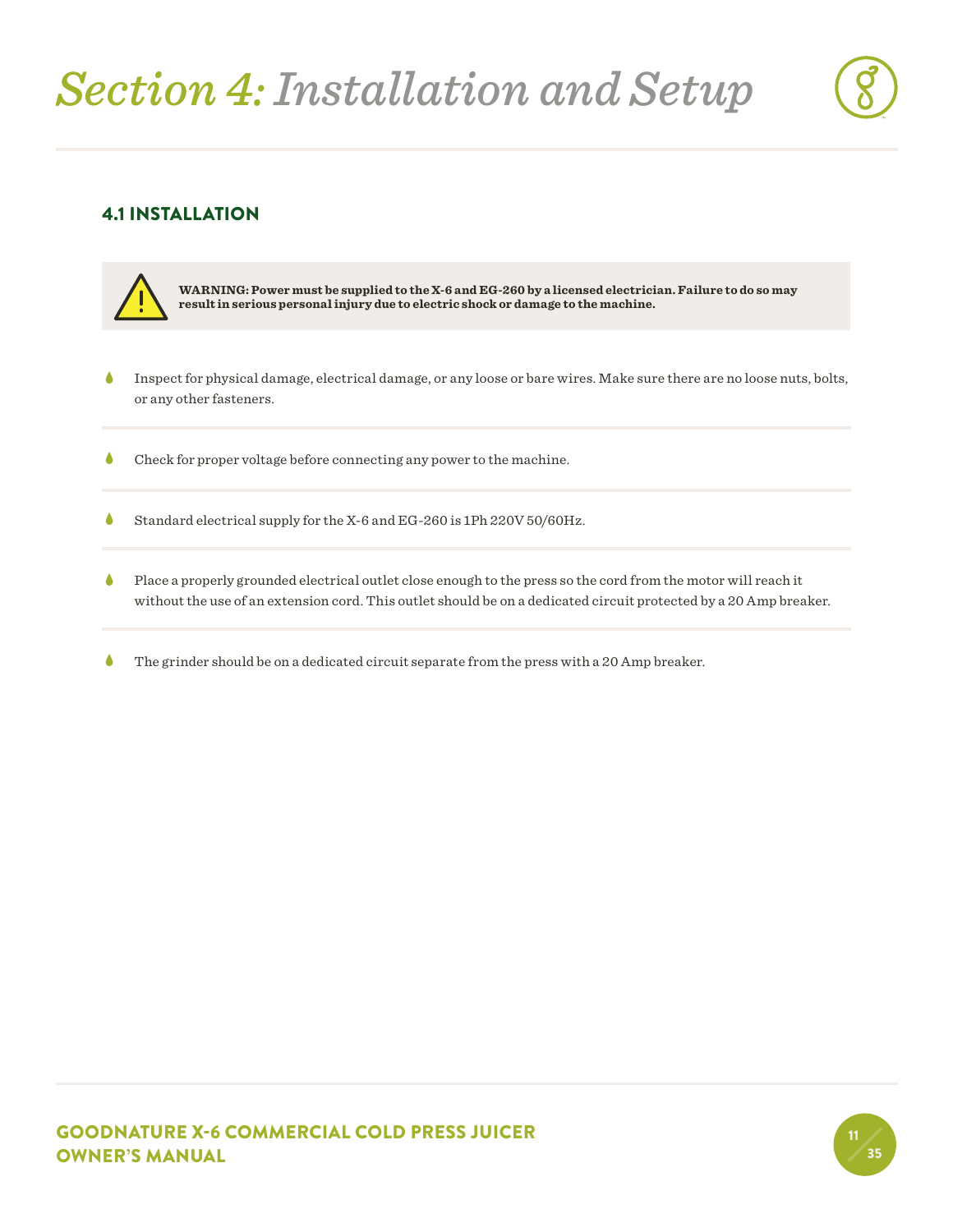#### 4.2 ELECTRICAL DIAGRAM

**WARNING: Power must be supplied to the X-6 and EG-260 by a licensed electrician. Failure to do so may result in serious personal injury due to electric shock or damage to the machine.**



GOODNATURE X-6 COMMERCIAL COLD PRESS JUICER OWNER'S MANUAL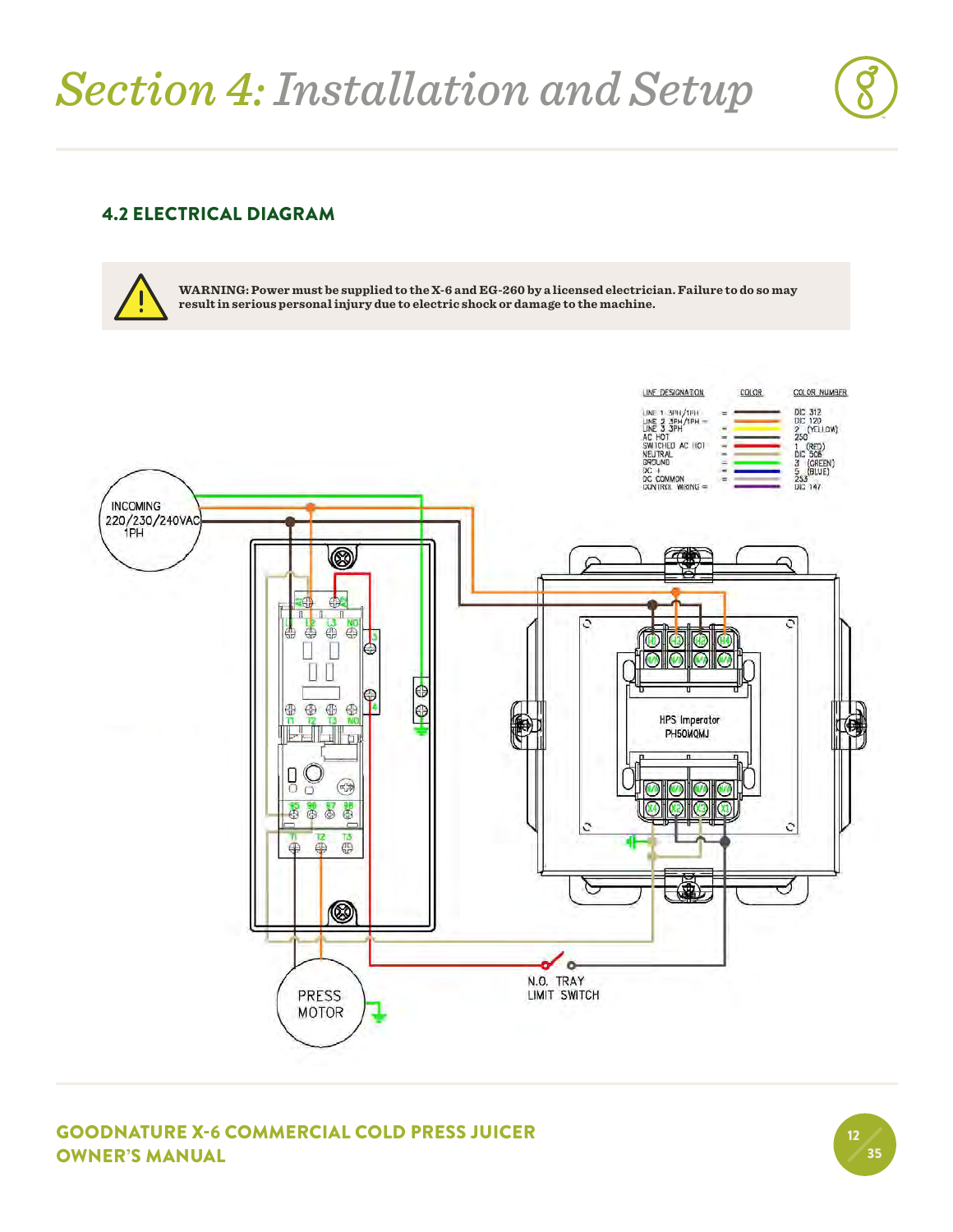

#### 4.3 SETUP - RACK STRAPS

The X-6 includes four rack straps. These straps are used to open the racks to the proper layer thickness.

- Begin at either end of the press.  $\bullet$
- Take one rack strap and feed the hook shaped pins located on the sides of the racks through the holes of the strap along the length of the unit. (See Fig 4.1)  $\bullet$
- Rotate the press to the next set of hook shaped pins and install the second strap. (See Fig 4.2)  $\bullet$
- Repeat this process until all four straps are installed.  $\bullet$



*Fig 4.1: Installing press rack straps Fig 4.2: Installing press rack straps*



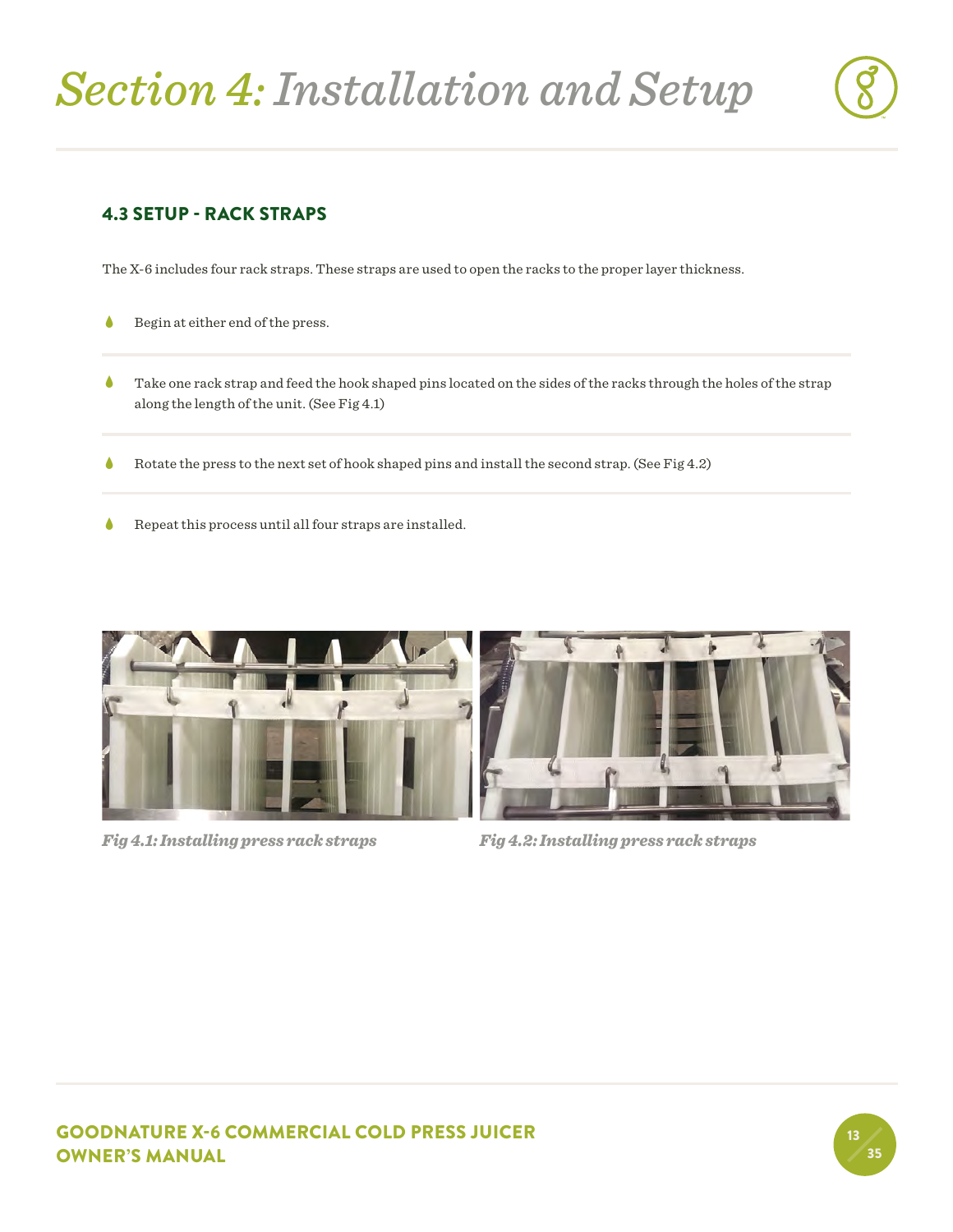

#### 4.4 SETUP - PRESS BAGS

One full set of X-6 press bags consists of 3 pairs of bags; two pairs of end bags and one pair of middle bags. The end bags have three grommet holes along the top edge that attach to the pins on the end racks. Opposite from the grommet side, one end bag has a flap with a strip of hook velcro and the other has a strip of loop velcro on the inside of the bag. The middle bag has a strip of loop velcro on the inside and a flap end with hook velcro.

- 1 Rotate the press area so the straight pins on the end racks are pointing up.
- 2 Start at one end of the press and take the end bag with the hook velcro flap and place it between the first two racks of the press area with each grommet over its accompanying pin.
- 3 Install the middle bag between the following racks with the loop velcro side attaching to the end bags' hook velcro flap.
- 4 Install the other end bag over the grommets on the opposite side of the racks and wrap the hook velcro flap from the middle bag onto the loop velcro strip of the end bag.
- 5 Ensure the grommets of the end bags are each on a rack pin. Between every press rack should be a bag securely attached to one another with velcro. (See Figures 4.3 and 4.4)



*Fig 4.3: Installing press bags over pins Fig 4.4: Attaching bags by Velcro*



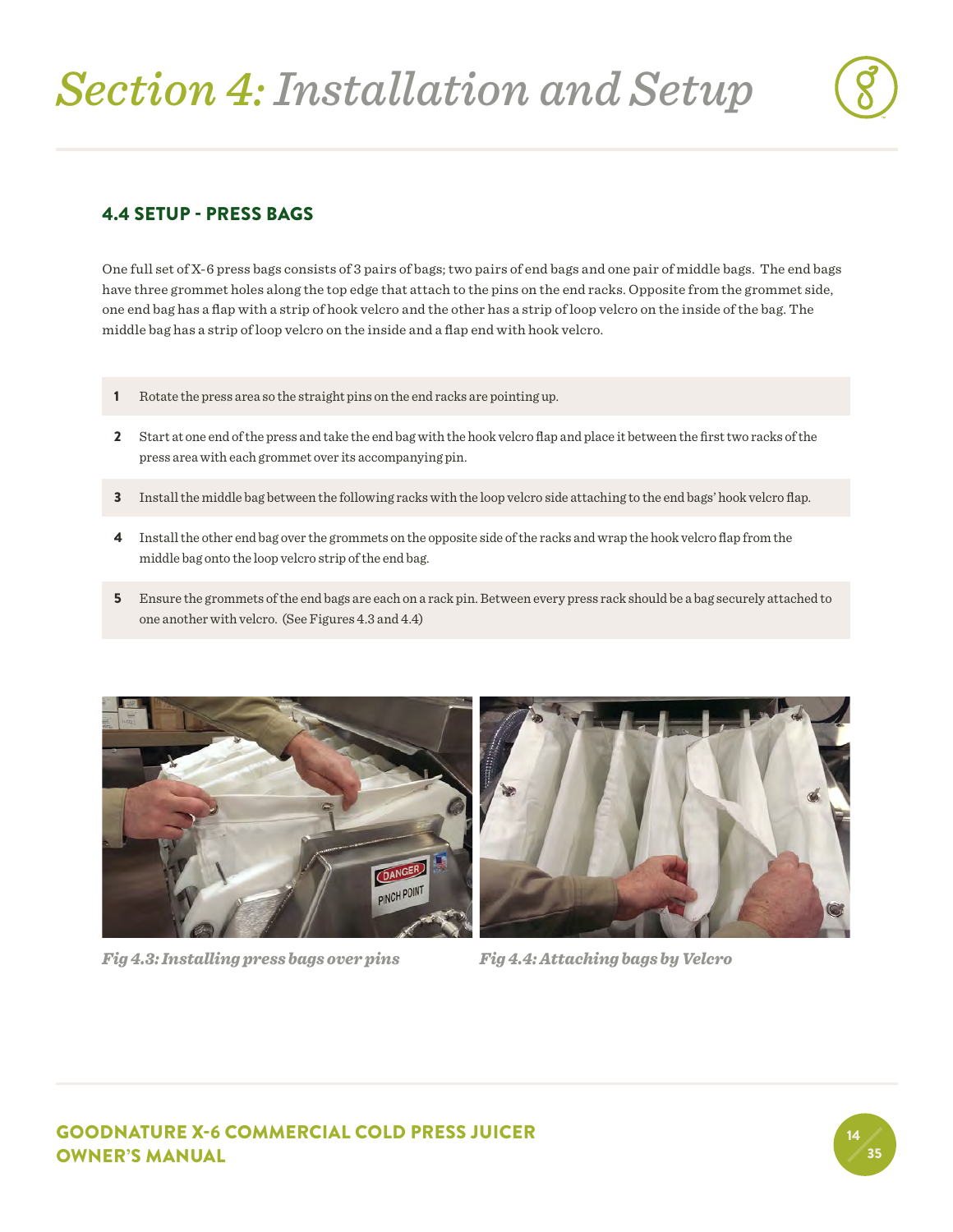#### 4.5 SETUP - BUNGEE CORD

The two bungee cords included with the press keep the bags from falling out when the press is inverted for dumping the cake.

- 1 Rotate the press 90° so the bottom of the bags are at the top.
- 2 Tie a knot as close as possible to one end of each cord.
- 3 Start at one end and feed the unknotted end of one cord through the hole in the end rack, through the grommet in the bottom of the first bag, through the groove in the next rack and through the hole in the next bag. Continue threading the cord until the other end rack is reached. (See Fig 4.5)
- 4 Pull the bungee cord through the hole of the end rack and tie a knot as close as possible to the rack. The tighter the cords are, the easier the dry cake will dump out when the press is rotated. (See Fig 4.6)
- 5 Rotate the press and repeat the steps to install the cord on the opposite side.



*Fig 4.5: Threading the Bungee Cord Fig 4.6: Knotting the Bungee Cord*



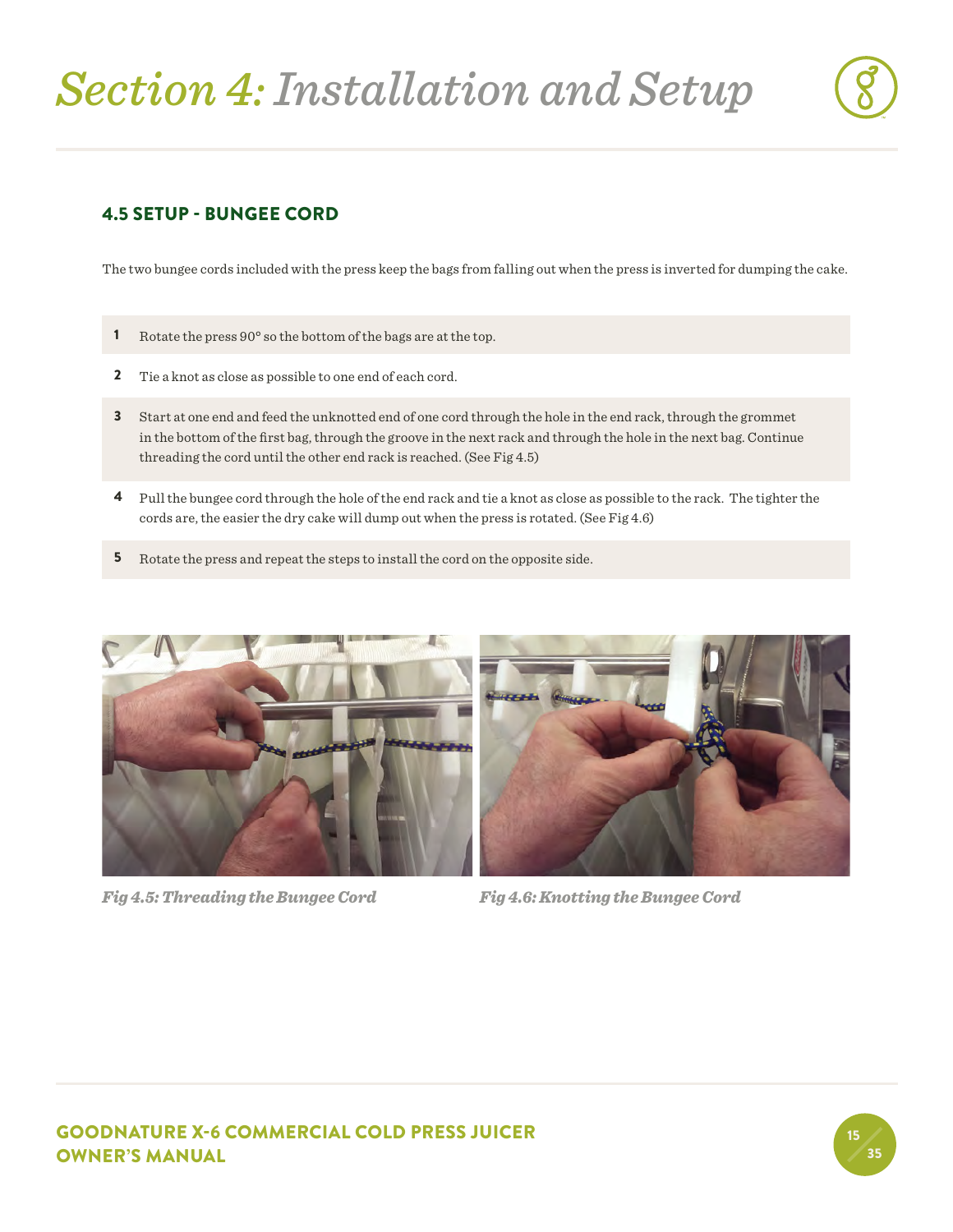

#### 4.6 SETUP - BAG LOOPS: ALTERNATIVE TO BUNGEE CORDS

Bag loops (o-rings) may be used in place of the bungee cords.

- 1 Thread the o-ring through a bag grommet then pull back through itself to form a new loop.
- **2** Place this new loop over the press rack as shown in Figure 4.7.
- **3** Repeat this process until all bags are attached to the racks via o-ring loops.
- 4 Rotate the pressing area to repeat the process on the opposite side.

*Fig 4.7: Installing Bag Loops*



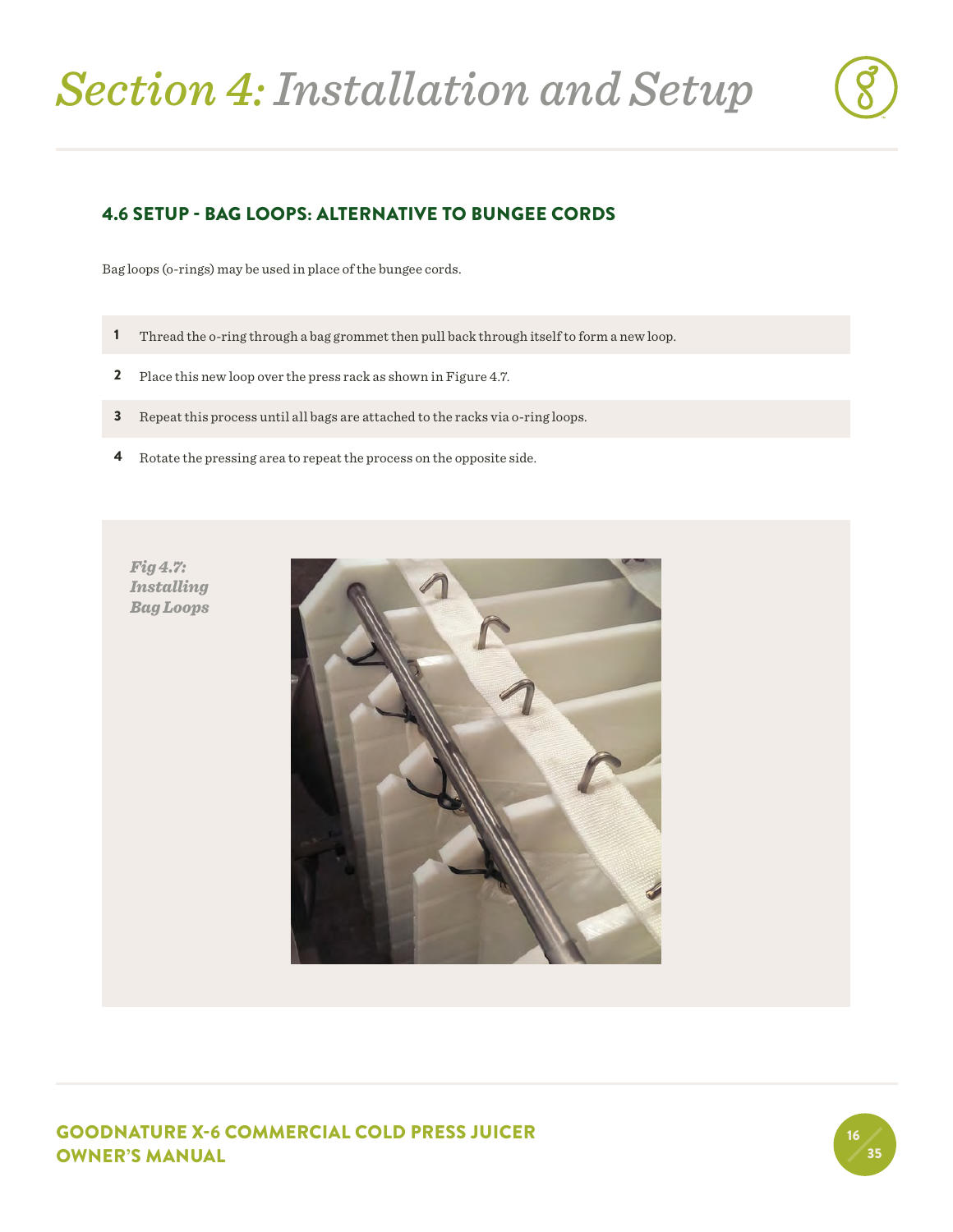17 35

#### 5.1 GRINDER OPERATION



**DANGER: Never place hands, arms, or any foreign items into the grinder hopper, grinder chute, or grinder housing during operation. Personal injury including lacerations and amputations, or damage to the machine can occur.**



**CAUTION: Safety glasses must be worn at all times during operation. Machine can run at a very high speed; splatter and projectiles causing eye damage and irritation is possible.**



**NOTICE: Only stop the machine with the Emergency Stop button in the event of an emergency. The E-Stop button stops the machine very rapidly and will cause unnecessary wear on the machine.** 



**NOTICE: All pits and large seeds should be removed from produce before grinding to prevent damage to the machine.**



**NOTICE: Never overload the EG-260 grinder motor by forcing produce through as this will cause unnecessary wear on the machine.**

Before beginning, ensure proper setup has been completed. Make certain the press pomace hopper cover is in place before grinding. Refer to previous pages for further instructions.

Plug in the machine. To power on grinder, pull out the red emergency stop button and press the green 'Run' button on the Keypad. The grinder will return to the speed to which is was set the last time it was run.

The grinder should be freely turning in a counterclockwise direction with no interference or rubbing. If it is not, shut the grinder off and contact Goodnature Customer service.

To change speed of grinder, use the up and down arrows on the keypad. NOTE: The speed of the grinder is displayed in frequency (Hz) and not in rotations per minute (RPM).  $30Hz \approx 1725$  RPM;  $60Hz \approx 3450$  RPM. IMPORTANT: Run grinder at a minimum speed of  $30Hz$ .

Once grinder is up to desired speed, drop produce in end of hopper chute. Use the Product Feeder to gently push the produce down the chute. Never use excessive force or overload the motor. Push the product feeder until it contacts the triangular shredder plate knob.

GOODNATURE X-6 COMMERCIAL COLD PRESS JUICER OWNER'S MANUAL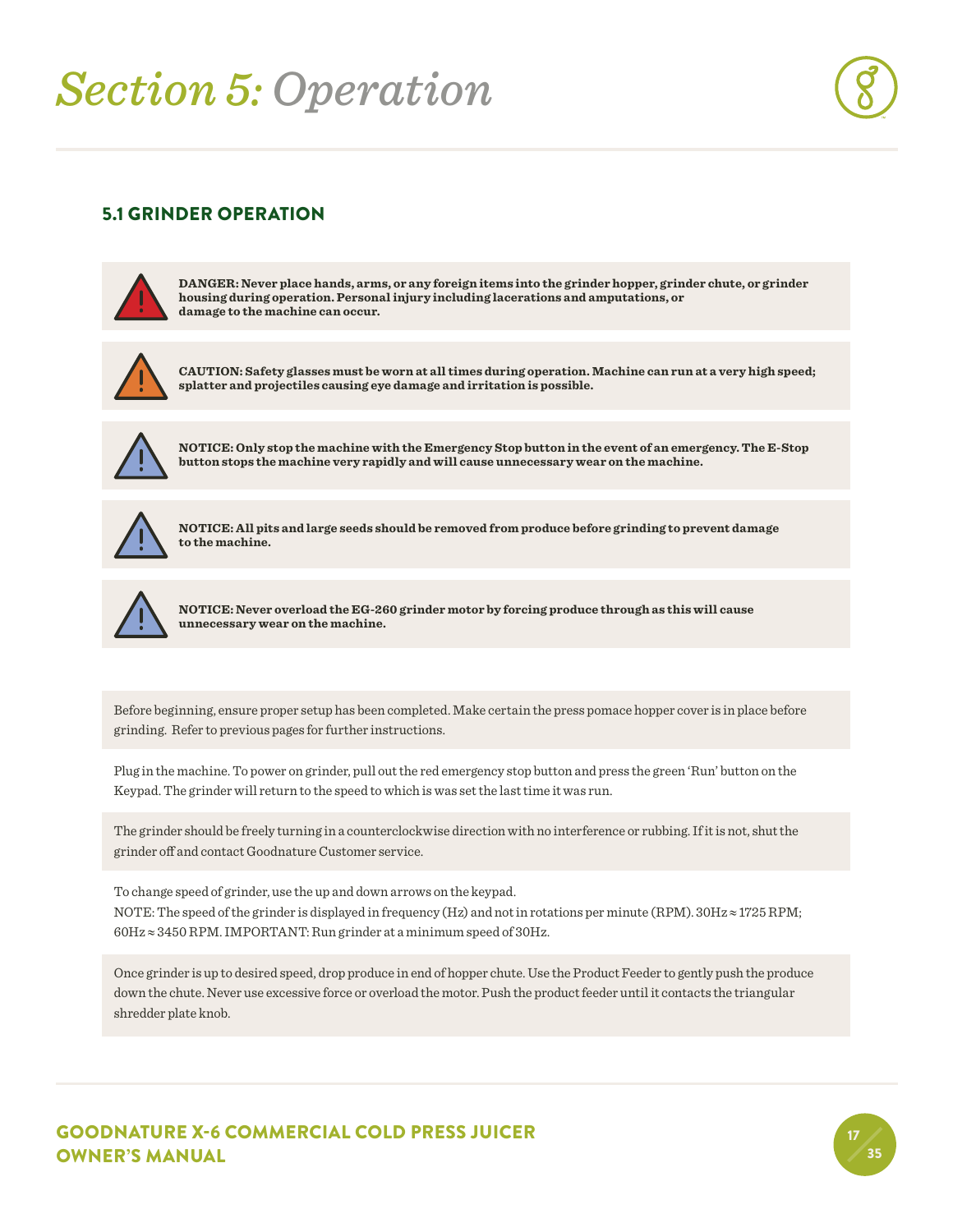

#### 5.1 GRINDER OPERATION - CONTINUED

Continue grinding produce until the bags are about 50-75% full. This will allow the slurry to move around during pressing and not come up and out of the bag.

When grinding is complete, power off grinder by pressing the red 'Stop' button on the keypad. (Fig 5.1)

NOTE: When grinding is complete, there may be some produce collected behind and around the grinder disc, as well as in the base of the hopper chute. This is normal and does not mean your machine is operating outside of specifications.



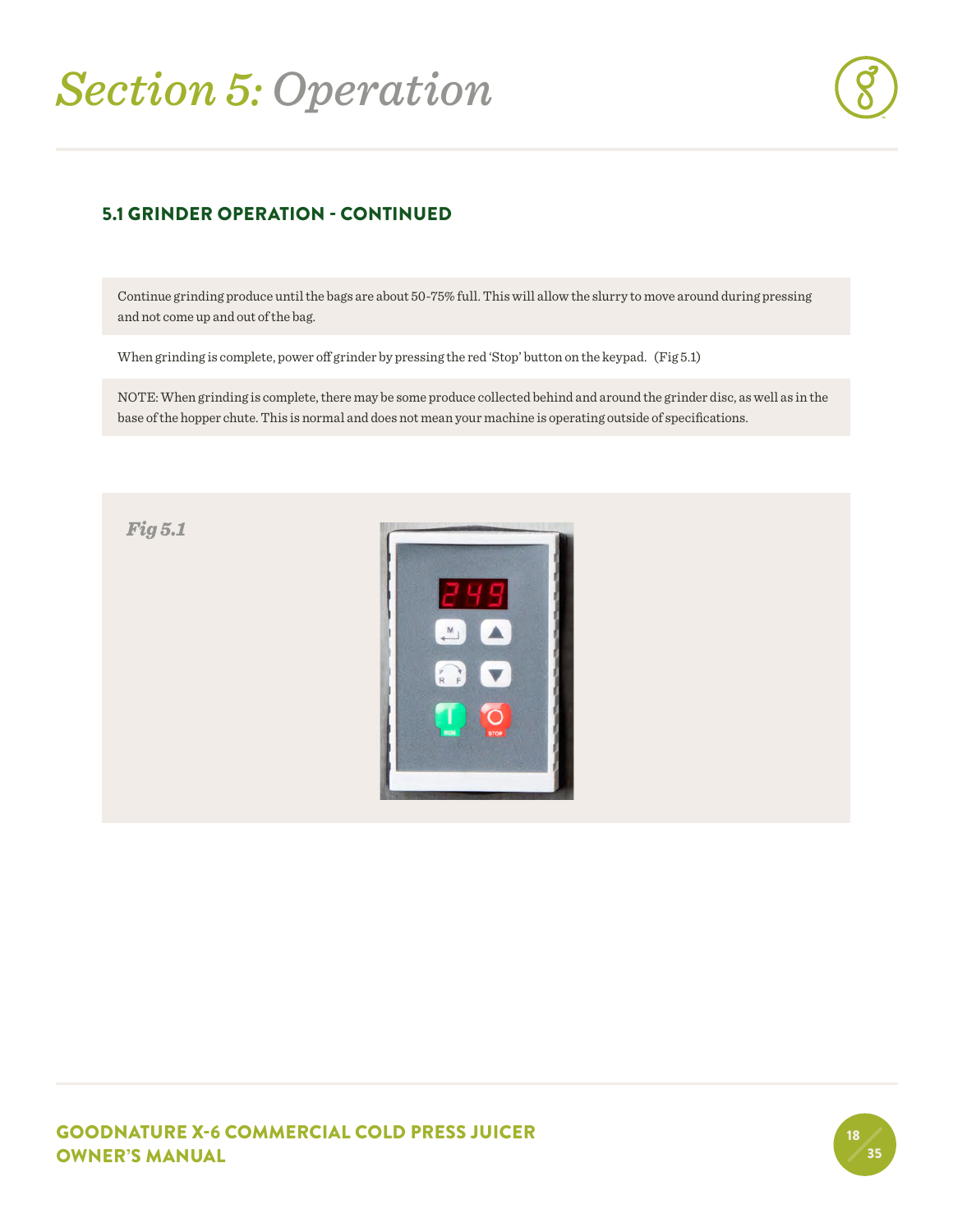

19 35

#### 5.2 CHANGING GRINDER DISC



**WARNING: Disconnect all power before performing maintenance to avoid risk of serious electric shock.**



**CAUTION: Blades on the grinder disc are very sharp. Use caution when changing the disc to avoid personal injury including lacerations.**

- 1 If the grinder is mounted to the X-6, the Pomace Hopper Cover needs to be removed before attempting to change the grinder disc.
- 2 Unscrew the hopper knobs then remove the hopper chute.
- 3 Remove the shredder plate knob from the center of the grinder disc assembly.
- 4 Loosen but do not remove all eight retaining screws around the perimeter of the grinder disc.
- 5 Rotate the grinder disc slightly clockwise to free it from the retaining screws.
- 6 Attach desired grinder disc.
- 7 Rotate the grinder disc slightly counterclockwise so that the retaining screws move into the slots on the disc.
- 8 Tighten all screws. Do not over tighten and strip the threads on the grinder disc backing plate.
- 9 Replace and tighten the shredder plate knob.
- 10 Replace the hopper and hopper knobs.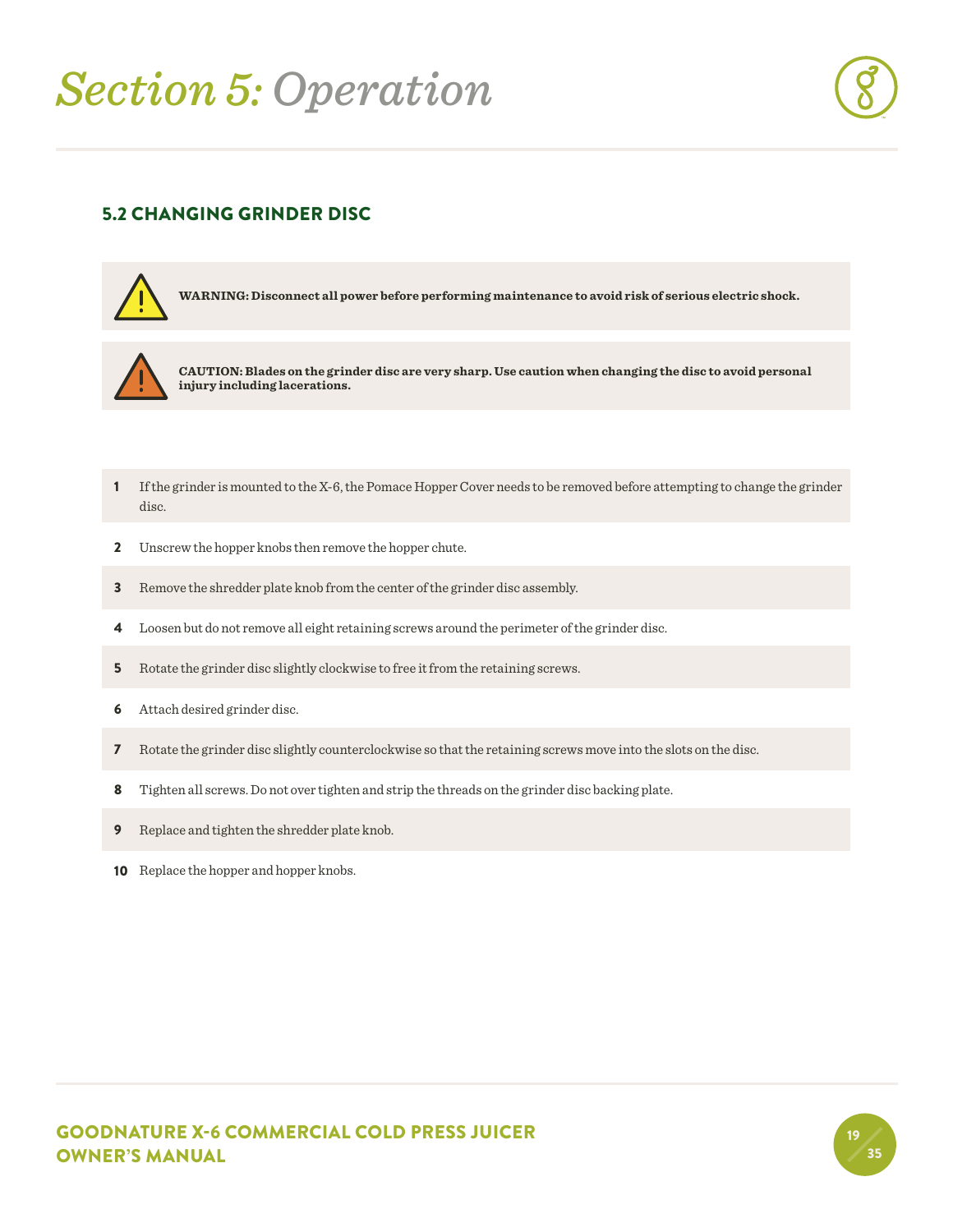### 5.3 PRESS OPERATION



**DANGER: Never place any body part between the platens while the machine is on. Failure to follow this instruction could result in serious personal injury due to crushing.** 



**WARNING: Be aware of all pinch points and moving parts and take precautions to keep loose clothing, hair, or foreign objects away from them to avoid personal injury and damage to the machine.**



**CAUTION: Safety glasses must be worn at all times during operation. Machine can run at a very high speed; splatter and projectiles causing eye damage and irritation is possible.**

- 1 Make sure all components are in place as described in Section 4: Installation and Setup.
- 2 Place press area in filling position (open and upright).
- 3 Make sure the juice tray is in place and a hose is connected to it using the provided hose clamp and gasket.
- 4 Use the Pomace Scoop to pull ground mash (pomace) from the pomace hopper into the bags.
- 5 As the bags fill, use the Cake Separator to evenly distribute pomace in each bag.
- 6 Check to make sure the directional control lever is in the neutral position.
- 7 Power on the hydraulic power with the green Start button to the left of the control lever.
- 8 Pull the control lever away from the machine to begin closing the press.
- 9 The speed of the press can be controlled with the flow control valve located adjacent to the control lever. For more detailed information on speed control, refer to Section 5.4: Adjusting Press Speed

*NOTE: Juice will begin to rush out of the bag and into the juice tray. If the produce in the press bag starts to move up in the bag or out of the top of the bag, slow the press down or put it in neutral to give it a chance to drain. The most effective method to pressing is a slow and gradual increases in pressure. Rushing the press cycle can negatively effect yield and cause the press bag to burst. Refer to Section 9.2: Improving Yield.* 

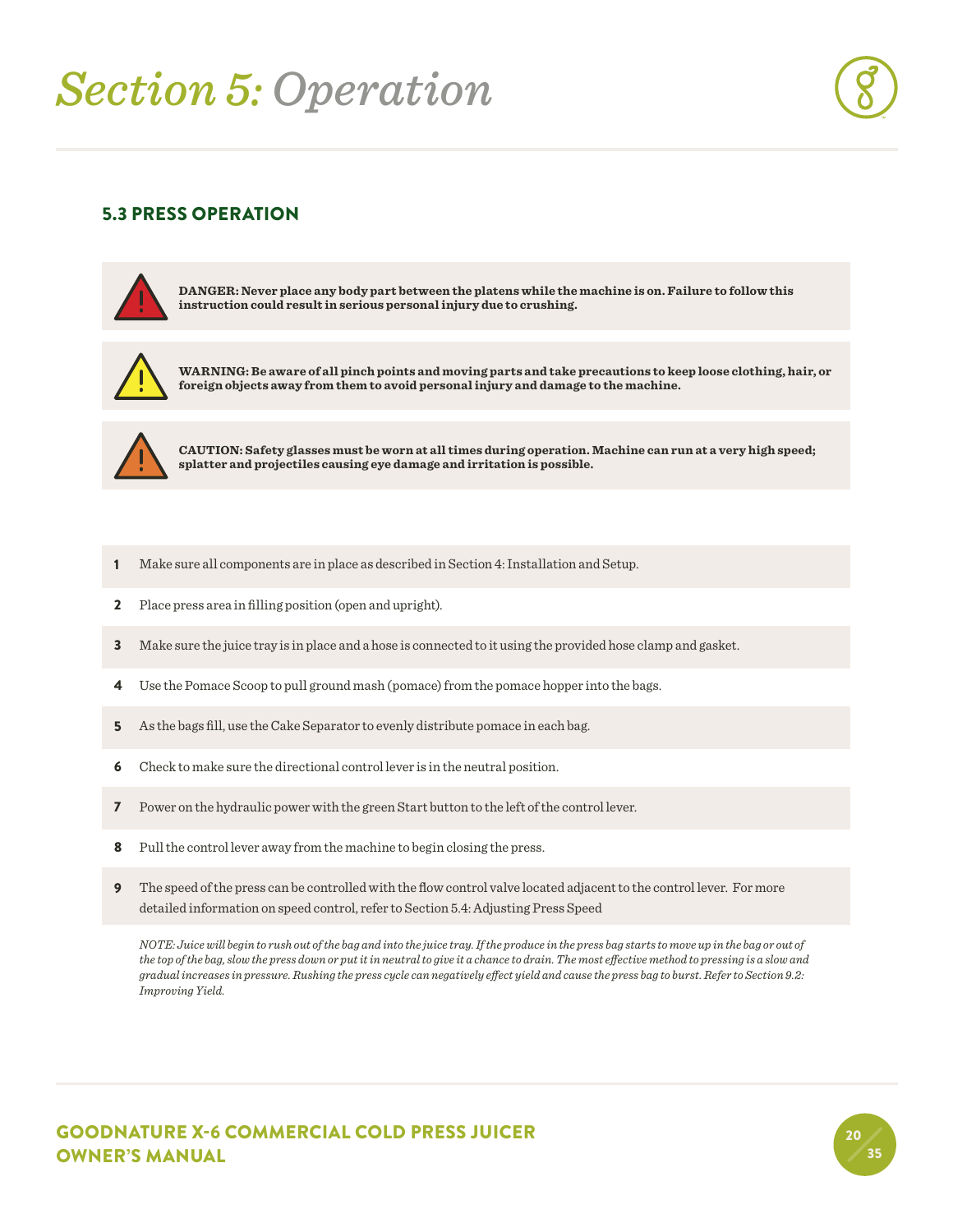

#### 5.3 PRESS OPERATION - CONTINUED

- 10 To retract the platens after pressing, push and hold the control lever towards the machine.
- 11 Once the platen is fully retracted, place the directional control lever to the neutral position and press the Stop button to turn the hydraulics off.
- 12 Gently work the cake separator between the bag and the dry pomace cake on both sides of the cake on all layers. Be careful not to wear the bottom and sides of the bags by forcefully jamming the cake separator into the bags.
- 13 Slide the juice tray out from underneath the racks so that you may turn the racks upside down to empty the pomace from bags.
- 14 Place a catch container beneath the press area to catch the spent pomace.
- 15 Rotate the press area 180° and shake the bags to allow the cake to fall out.
- 16 Remove the catch container and dispose of the spent pomace.
- 17 Rotate the press area back to its upright position and slide the juice tray back under the press.
- 18 Re-load the press with more pomace for another pressing, or proceed to cleaning if finished for the day.

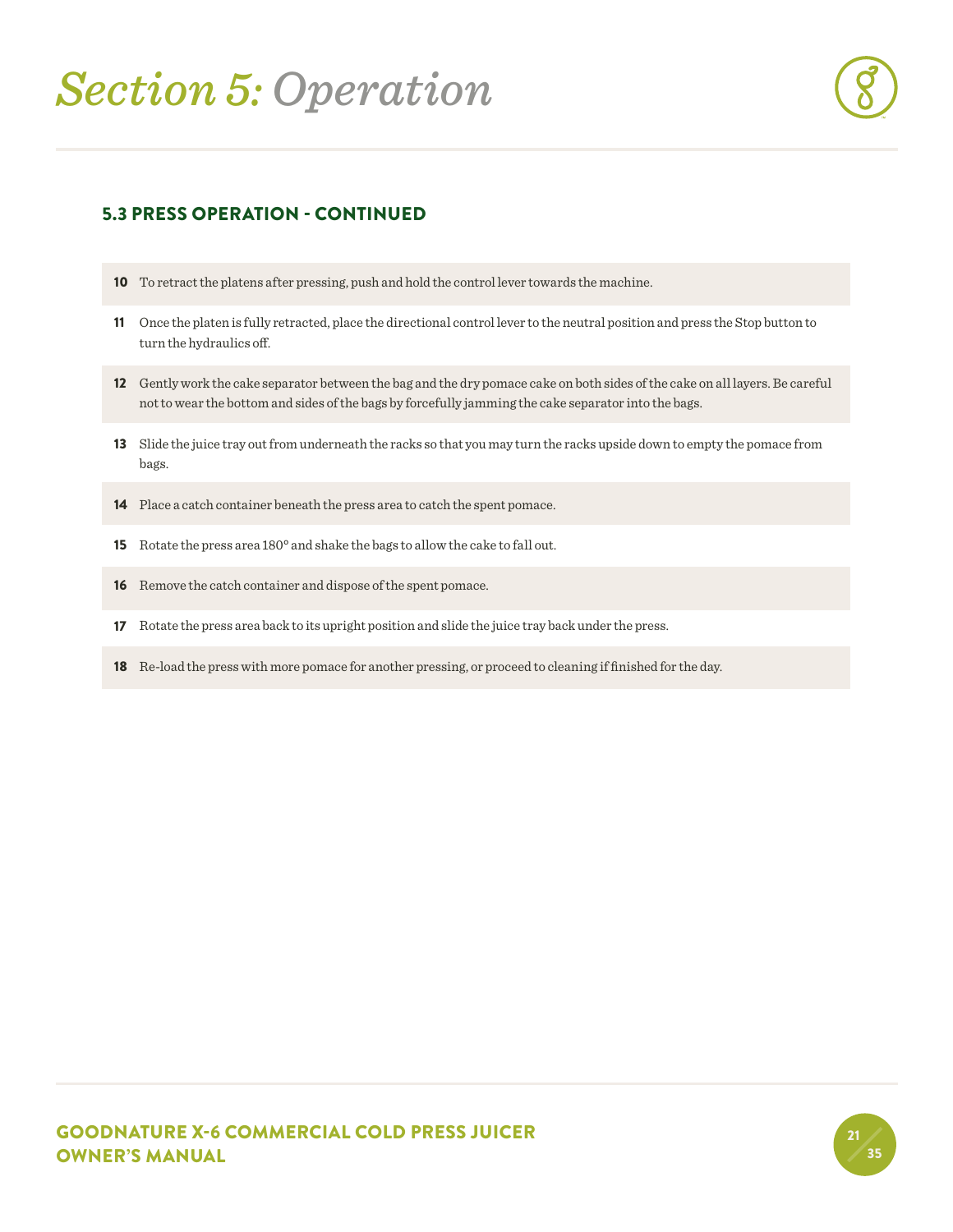

#### 5.4 ADJUSTING PRESS SPEED

A slow pressing speed - will not have a negative effect on the juice or the machine but will decrease the amount of produce per hour the machine can handle.

A fast pressing speed - will generally cause undesired outcomes:

- The produce can slide up and out of the press bag.  $\bullet$
- The pressure inside the bag can climb too fast, possibly causing the bag to rupture or forcing produce to extrude through the bag.  $\bullet$
- Juice will squirt up and out of the press.  $\bullet$
- Produce will have lower yields because there was not a slow, gradual increase in pressure.  $\bullet$

The press should be set to a speed such that the platen slowly moves in and squeezes the produce while slowly increasing pressure. Due to the diversity of produce this machine is intended to process and the different behavior of all the various fruits and vegetables, the press speed should be adjusted to the operator's specific needs.

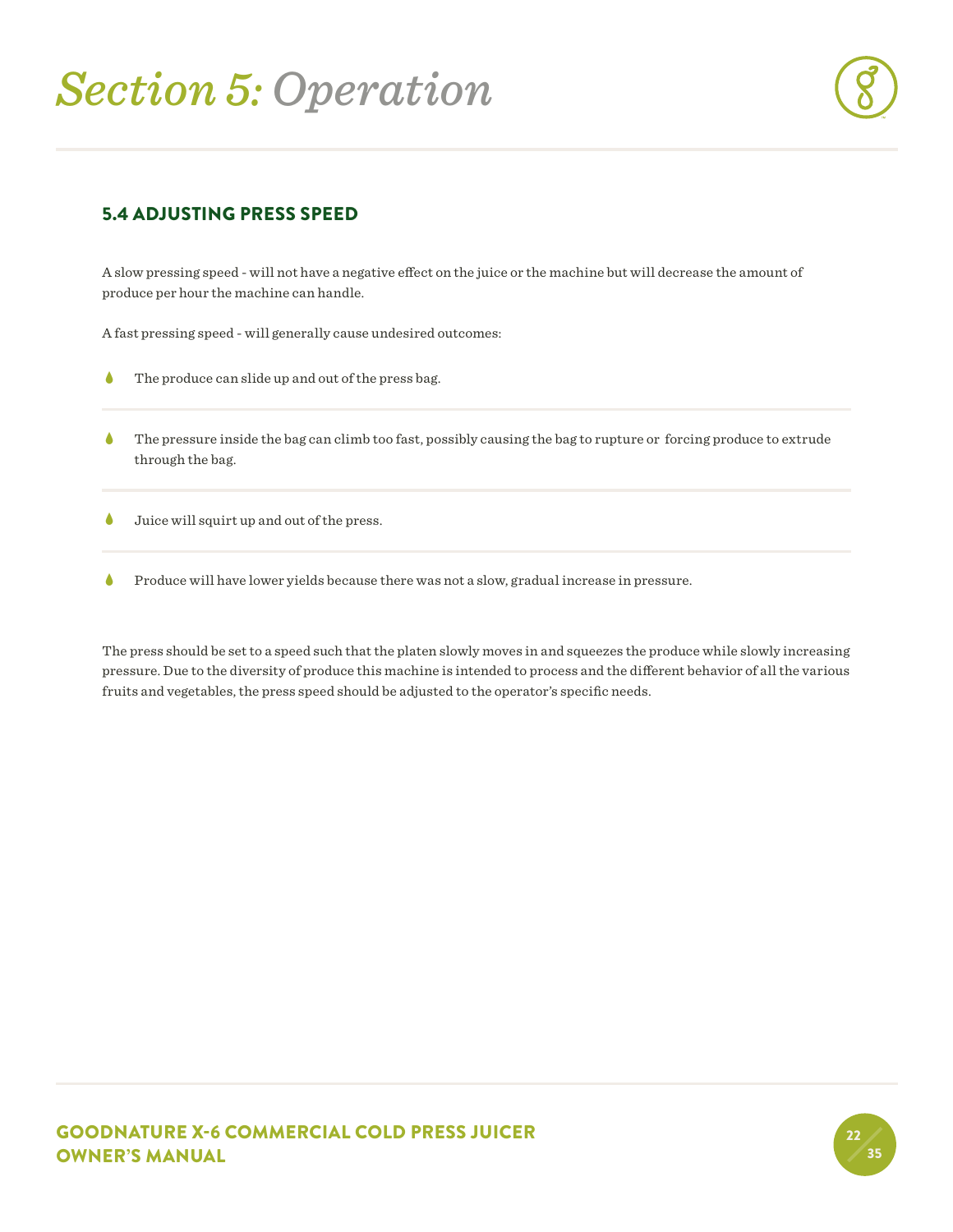#### TO SET THE PRESS SPEED:

- 1 Turn the flow control valve all the way clockwise until it stops.
- 2 With the directional control lever in neutral position turn the hydraulic power unit on.
- 3 Move the directional lever into forward position. The platen should not move.
- 4 Turn the flow control valve slightly counterclockwise. The platen should begin to move slowly. You may want to put the press into neutral position to make turning the flow control valve easier.



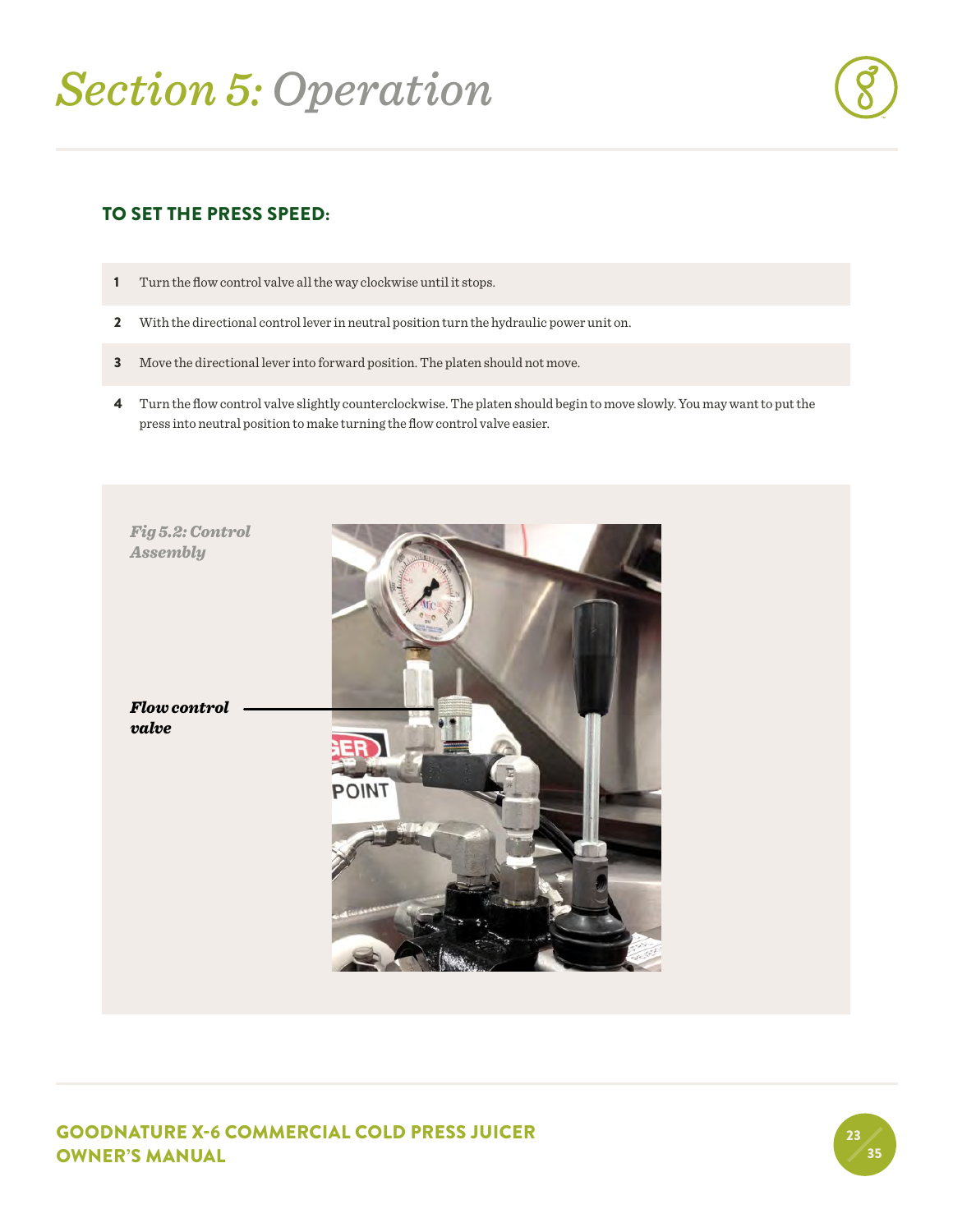

#### 5.5 ADJUSTING HYDRAULIC PRESSURE



**NOTICE: Hydraulic pressure adjustments in the hydraulic pump should only be performed by a qualified technician to avoid damaging the internal components.**



**NOTICE: Never set the hydraulic pressure above 1800 PSI as it will apply unnecessary stress to the machine.**

The hydraulic pressure is set to 1500 PSI during manufacturing. This is appropriate for most produce; however, for some produce, a lower pressure is ideal.

- 1 Put the directional lever in neutral position and turn the hydraulic power unit on.
- 2 Turn the directional lever to forward position and allow it to press fully closed.
- 3 Once the cylinders are fully extended, the pressure gauge should start to display an increase in hydraulic pressure.
- 4 Loosen the lock-nut on the adjusting screw located on the directional lever. (Fig 5.3)
- 5 Using an Allen wrench, turn the screw counterclockwise to lower the pressure, or clockwise to raise the pressure.
- 6 When the desired pressure is achieved, re-tighten the locknut.



*Adjusting screw*

*Fig 5.3: Adjusting Hydraulic Pressure*

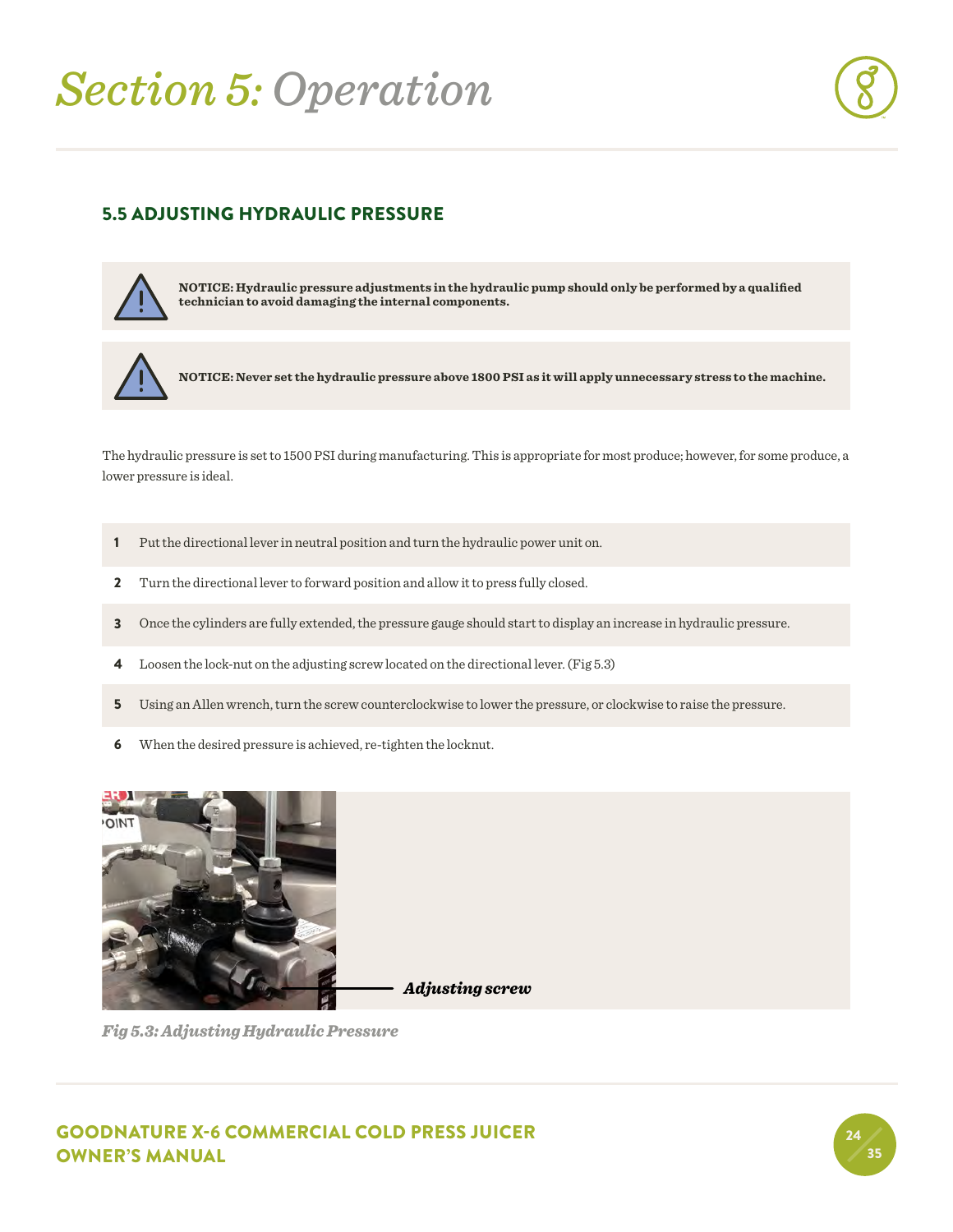### *Section 6: Cleaning*



#### 6.1 MACHINE CLEANING



**WARNING: Disconnect all power before performing maintenance to avoid risk of serious electric shock.**



**WARNING: Always check with your local health department regarding procedures required to ensure proper cleaning and sanitation in order to avoid serious foodborne illness to consumers. For the US: FDA.gov/food**



**NOTICE: Machine is not to be cleaned with a high pressure water jet to avoid damage to the machine.**



**NOTICE: Machines shipped outside the USA may not have wash-down rated plugs and special attention must be paid to avoid getting them wet.**

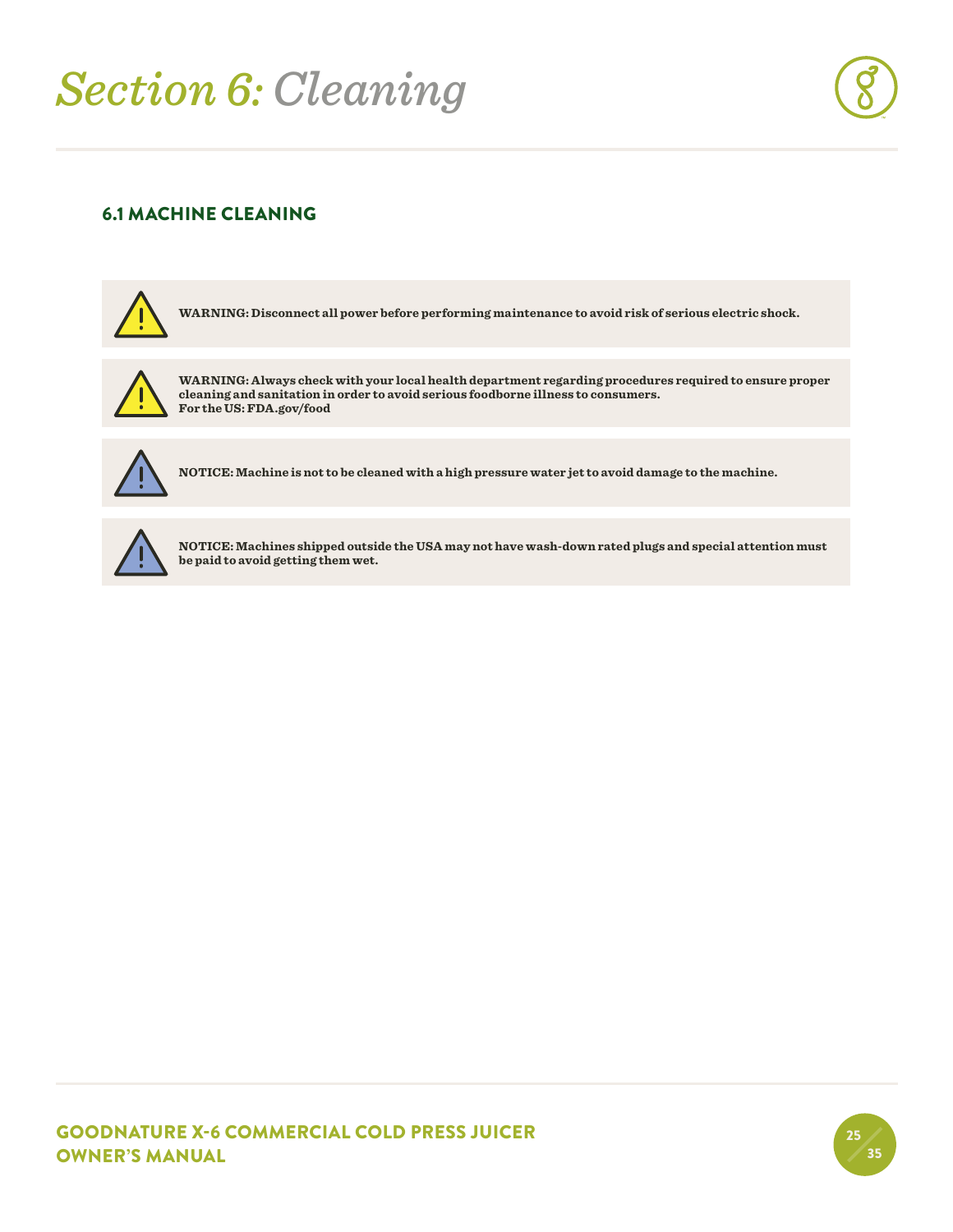### *Section 6: Cleaning*



- 1 Follow manufacturer's instructions for use of chemicals for cleaning and sanitizing food contact surfaces and verify that they are approved by your local health authority.
- 2 Wash, rinse, and sanitize all food contact surfaces of cold press juicer:
	- Before each use.
	- Any time contamination occurs or is suspected.
	- Cleaning every four (4) hours of constant use for all food contact surfaces.
- **3** Wash, rinse, and sanitize food contact surfaces using the following procedure:
	- Wash surface with detergent solution.
	- Rinse surface with clean water.
	- Sanitize surface using a sanitizing solution mixed at a concentration specified on the manufacturer's label.
	- Place wet items in a manner to allow air drying.
- 4A If a 3-compartment sink is used, setup and use the sink in the following manner:
	- In the first compartment, wash with a clean detergent solution at or above 110° F.
	- In the second compartment, rinse with clean water.
	- In the third compartment, sanitize with a sanitizing solution mixed at a concentration and contact time specified on the manufacturer's label or by immersing in hot water at or above 171° F for 30 seconds. Test the chemical sanitizer concentration by using an appropriate test kit.
- 4B If a dish machine is used:
	- Check with the dish machine manufacturer to verify that the information on the data plate is correct.
	- Refer to the information on the data plate for determining wash, rinse, and sanitization (final) rinse temperatures; sanitizing solution concentrations; and water pressures, if applicable.
	- Follow manufacturer's instructions for use.
	- Ensure that food contact surfaces reach a surface temperature of 160° F or above if using hot water to sanitize.

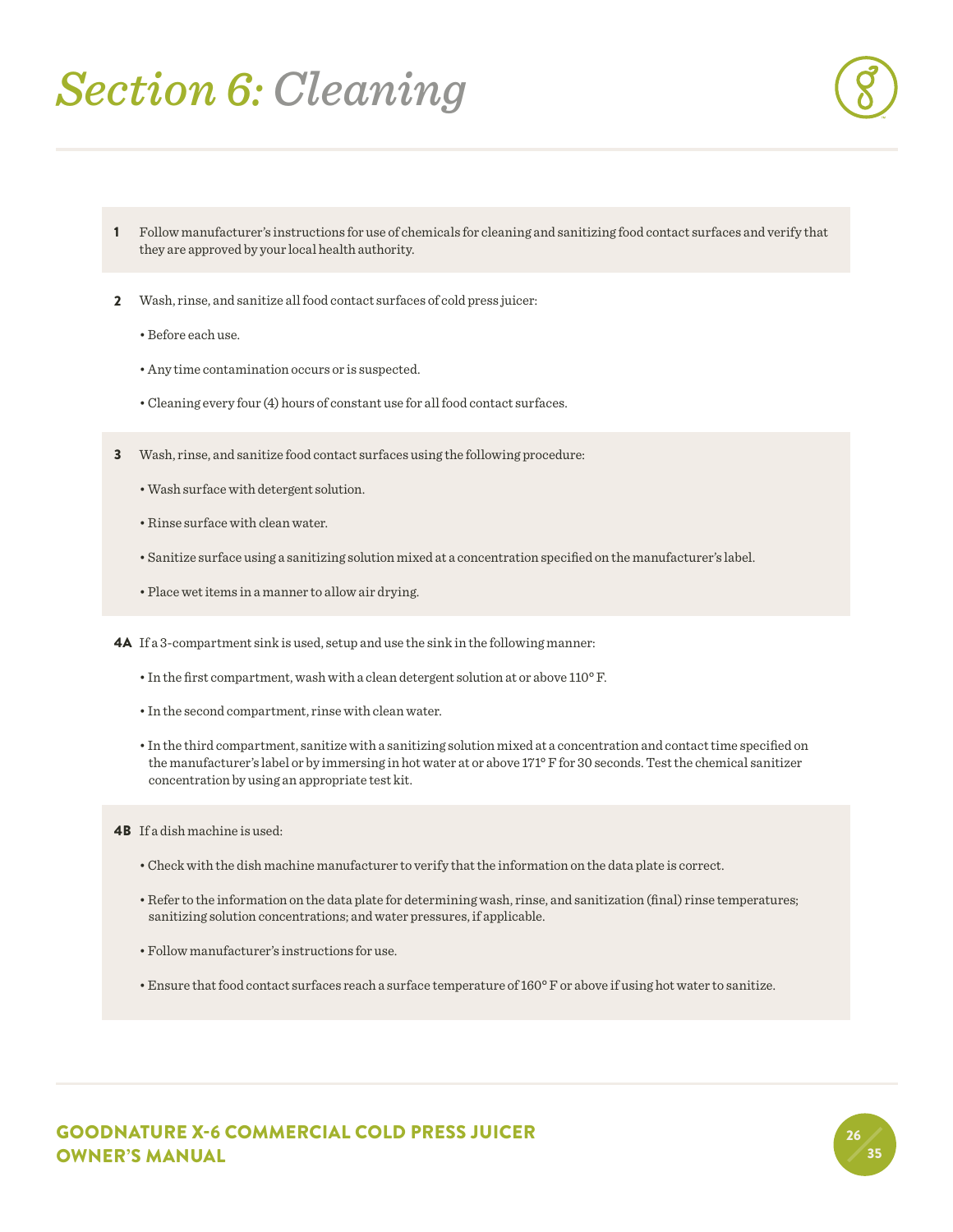## *Section 6: Cleaning*

#### 6.2 BAG CLEANING

Bags must be cleaned daily. If this cleaning procedure is neglected, bags may become clogged resulting in lower yields and/or damaged bags.

- 1 Turn bags inside out.
- 2 Rinse all loose particles out of bag either in wash sink or by hose down.
- 3 Soak bags in a tub filled with a caustic solution A lightly chlorinated solution. Bags should be soaked for a minimum of 30 minutes and up to 2 hours.
- 4 Place bags in a standard washing machine and add a chlorine cleanser.
- 5 Run the machine with a cold wash and then a hot rinse (ideally between 100°F and 140°F; 37°C and 60°C). The temperature of the rinse is important because it will remove residual chlorine.
- 6 When cycle is complete, hang bags to dry in a sanitary environment. Never let bags sit wet in a bucket or sink for an extended period of time.
- 7 If bags do not come out white, repeat process from Step 3.
- 8 Bags should be replaced after 6 months of daily operation.

### *If desired, please contact Goodnature customer service at 1-800-875-3381 for machine cleanser.*

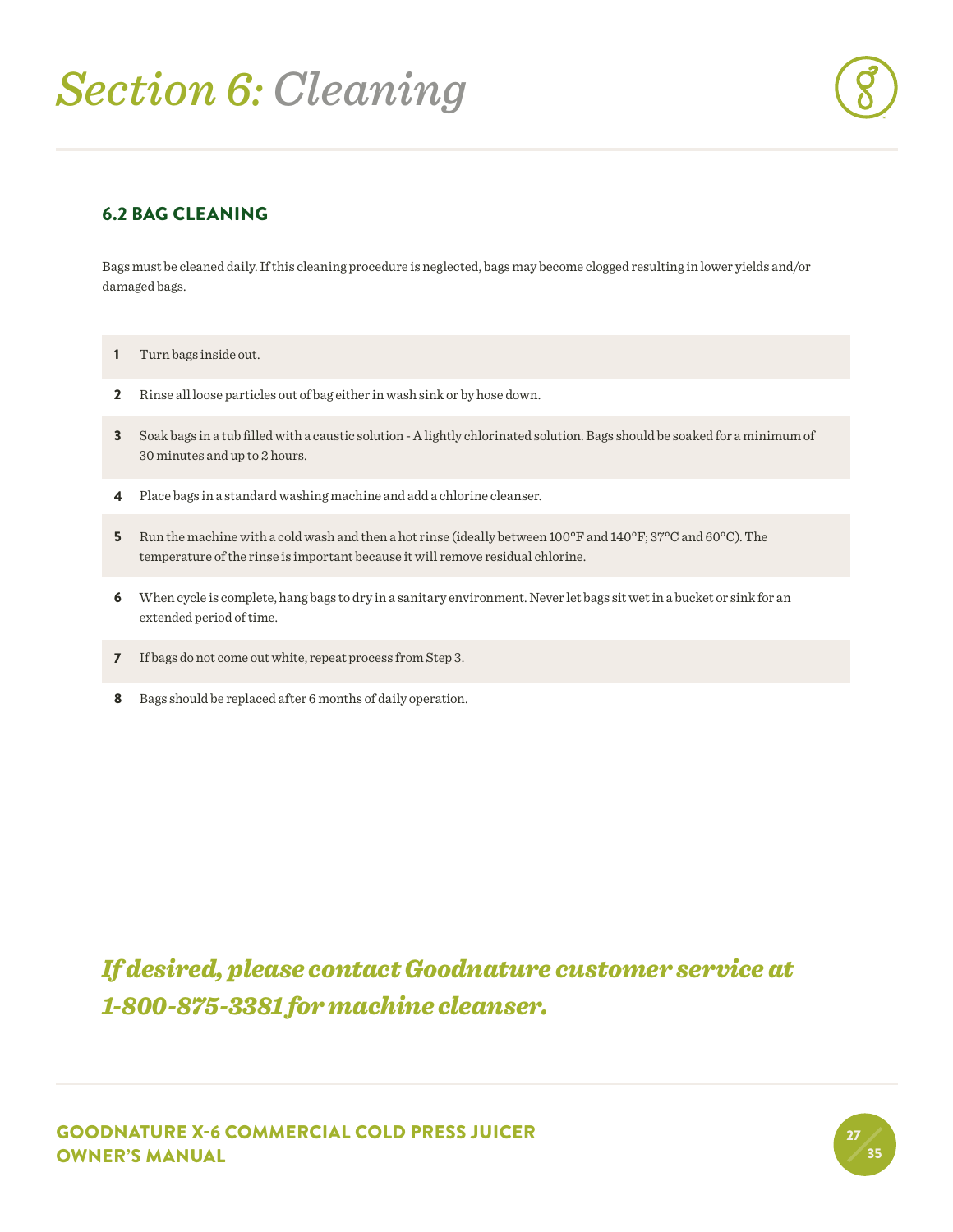### *Section 7: Maintenance*



28 35



**WARNING: Disconnect all power before performing maintenance to avoid risk of serious electric shock.**



**WARNING: If the supply cord is damaged, it must be replaced by the manufacturer, its service agent, or similarly qualified persons in order to avoid a hazard.**

The X-6 Press is a commercial piece of machinery. It is important to keep everything operating properly for the safety of the operator and for the longevity of the machine.

#### DAILY MAINTENANCE

- 1 Keep machine clean and free of any foreign objects.
- 2 Wash all used bags thoroughly.
- 3 Apply food-grade grease to the top and bottom of the rail on both sides of the press. This allows the shims to slide with minimal resistance.

#### WEEKLY MAINTENANCE

- 1 Tighten all fasteners and inspect all components for wear, cracks, or other damage.
- 2 Inspect press racks for cracks or sharp edges.
- 3 Inspect hydraulic lines for damage or leaks.
- 4 Check hydraulic fluid level. With the cylinders retracted (press in closed position), remove the breather cap from the hydraulic reservoir (See Fig 7.1). Use a dipstick to check level of fluid, it should be about 1" below the opening. If it is low, add food grade hydraulic fluid. For information on proper hydraulic fluid please contact Goodnature Customer Service at 1-800-875-3381.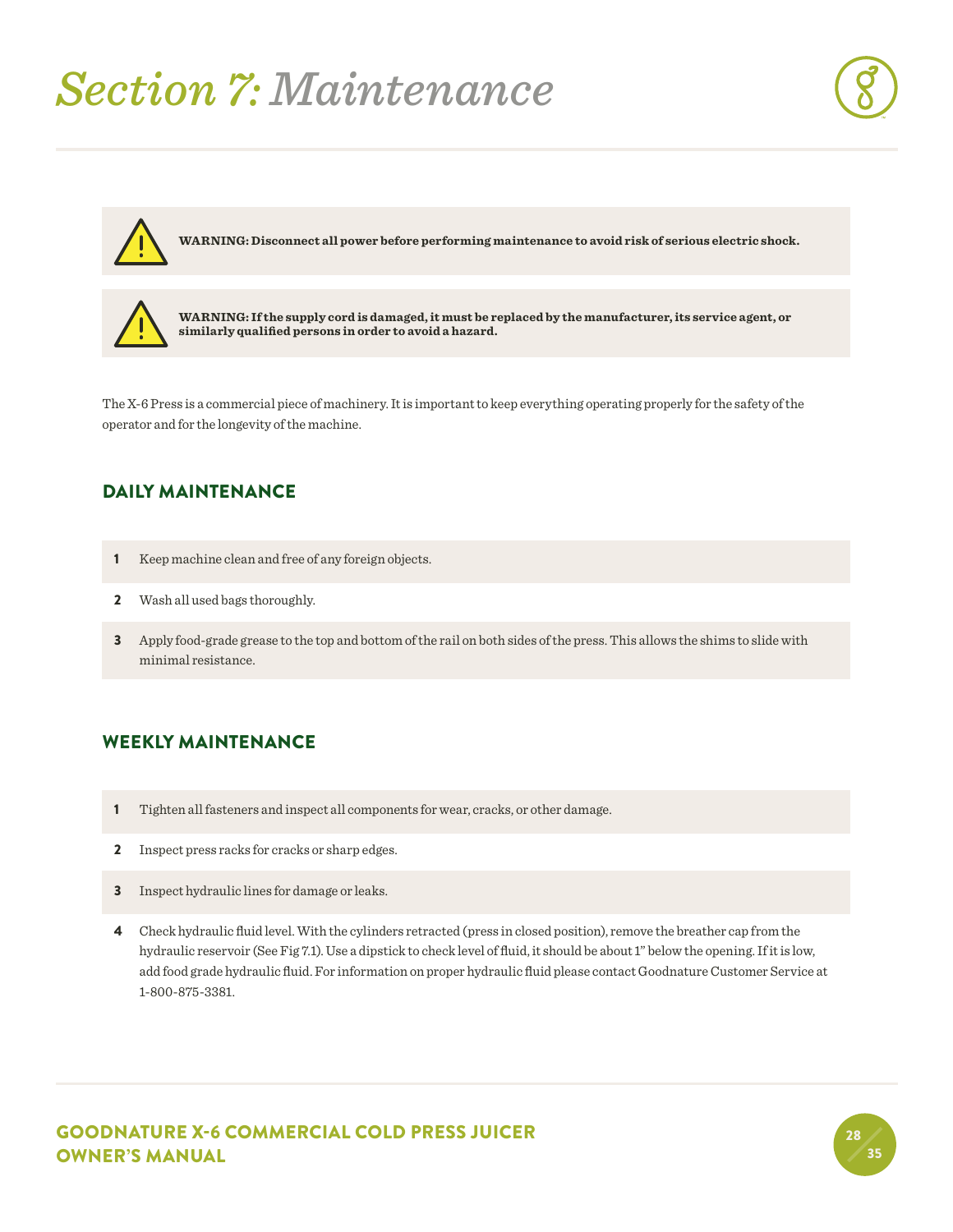### *Section 7: Maintenance*





GOODNATURE X-6 COMMERCIAL COLD PRESS JUICER OWNER'S MANUAL

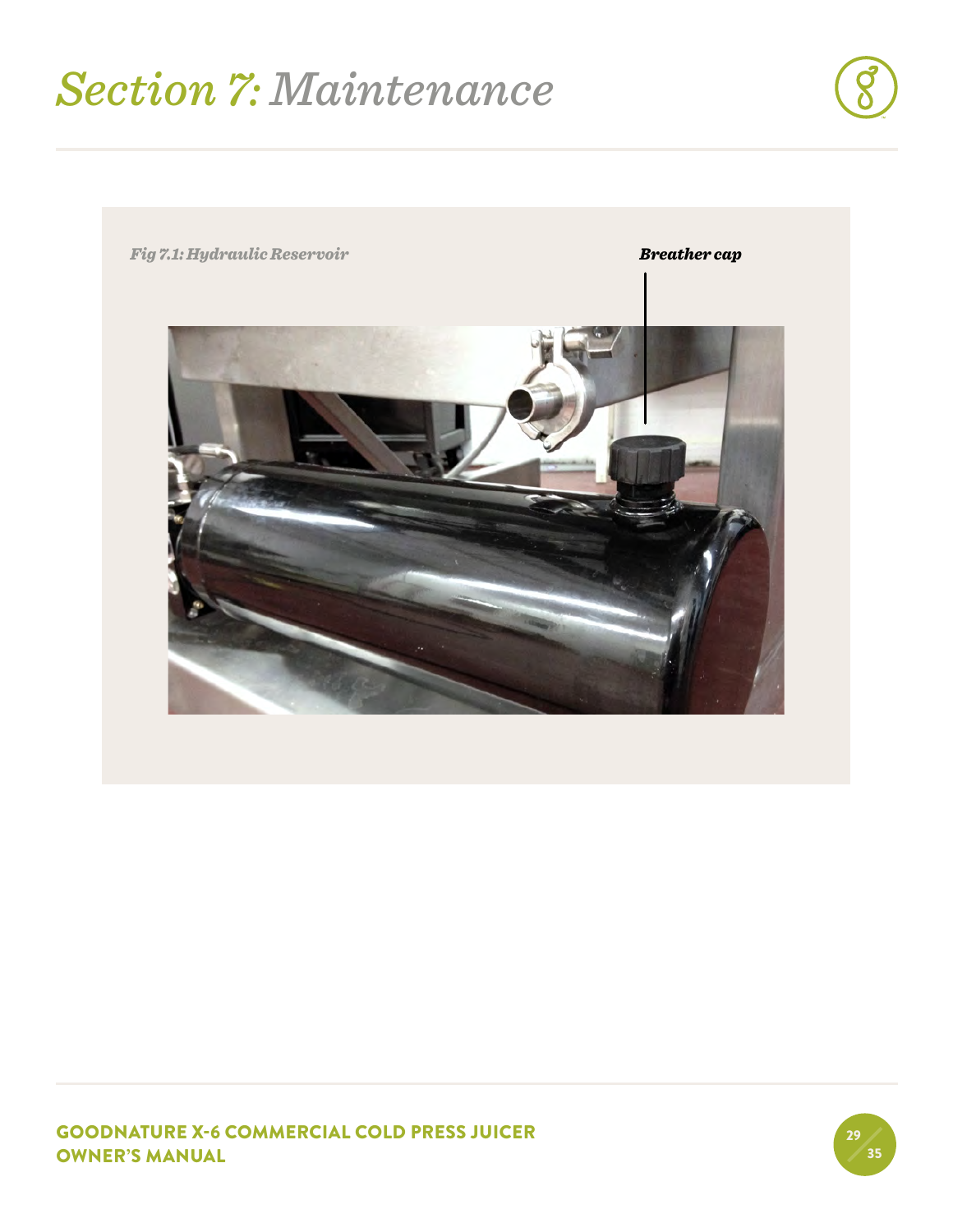# *Section 8: Troubleshooting*





**WARNING: Disconnect all power before performing maintenance to avoid risk of serious electric shock.**

Press speed too fast or too slow—Adjust the speed according to Section 5.4: Adjusting Press Speed.

Grinder rubbing or will not turn—Power off grinder, disconnect power, and remove the hopper. Check to make sure the backing plate is all the way on the drive hub and that the alignment pins are matching up with the holes in the back of the grinder disc backing plate. Check to make sure there aren't any exposed threads behind the drive hub; this would occur if the drive hub becomes unscrewed, extending the shaft and causing interference between the grinder disc and the hopper.

Grinder spinning wrong way—This is caused by incorrect wiring. Once the power is disconnected, to reverse the direction of the motor, a qualified technician should switch any two of the three leads coming out of the bottom of the Variable Frequency Drive located in the electrical box. (Refer to Figure 3.1: Electrical Diagram)

Grinder will not turn on— Have a licensed electrician verify that there is no disruption of the power in your facility to the machine. Make sure the power disconnect switch is turned on, the emergency stop is pulled out, and that the green 'Run' button on the keypad is pressed. Also check to make sure that the hopper is secured in position and the green light on the underside of the interlock safety switch is lit.

Produce coming up and out of the bag—Either slow the press down or fill the bags less. This could also be caused by a dirty bag or a bag that may have been blinded due to produce being extruded through the weave from a previous pressing that may have been performed too quickly. A new bag may be needed.

Platen is crooked when it first starts to press—This is not uncommon or a cause for concern. There is a certain amount of freedom designed into the platen to help relieve strain off of the hydraulic system.

Grinder slows down when produce is in it—Try using a different sized or new, sharper grinder disc, or change the speed of the grinder. Another helpful tip is to mix in apples or something firm with any fibrous produce such as celery or greens before grinding. This can help keep things flowing in the grinder. Never overload the grinder.

Press will not close—Check to make sure the flow control valve is not all the way shut.

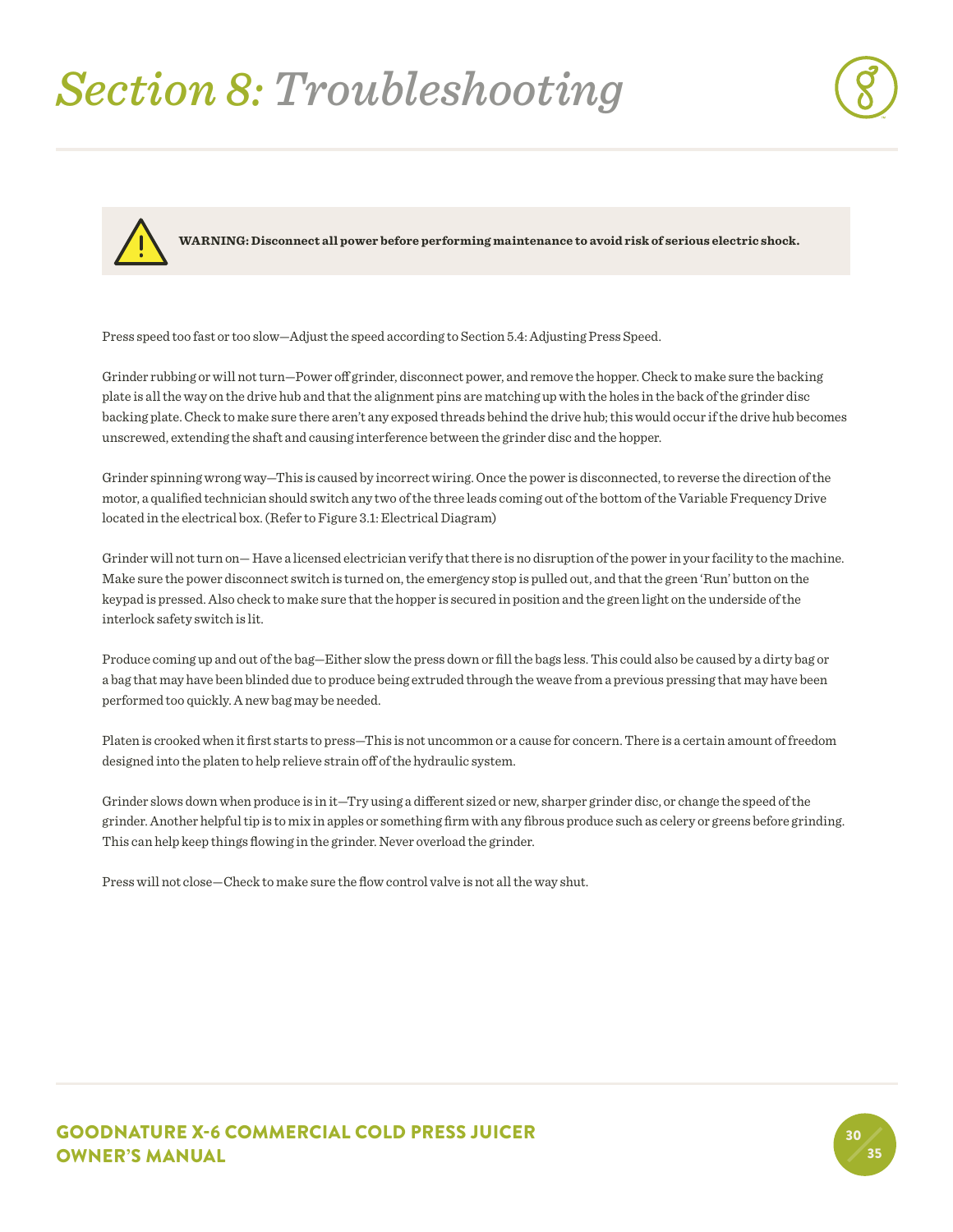#### 9.1 REPLACEMENT PARTS LIST

| <b>PART#</b> | <b>PART NAME</b>                                                           |
|--------------|----------------------------------------------------------------------------|
| 14012        | X-6 Bag Set (Fine weave)                                                   |
| 14010        | X-6 Bag Set (Medium weave)                                                 |
| 17890        | X-6 Bag Set (Coarse weave)                                                 |
| 19114        | Bag/Rack Loops (O-rings)                                                   |
| 11221        | Rack Bungee Cord                                                           |
| 14064        | Rack Strap                                                                 |
| 13694        | Strap Hook                                                                 |
| 13693        | Bag Pin                                                                    |
| 13692        | X-6 Rack                                                                   |
| 13690        | X-6 End Rack (moving platen)                                               |
| 13691        | X-6 End Rack (stationary platen)                                           |
| 13696        | Platen Bearing                                                             |
| 13668        | Rack Rod Assembly                                                          |
| 13688        | X-6 Shim (Top and Bottom)                                                  |
| 13689        | X-6 Shim (Side)                                                            |
| 18484        | X-6 Motor for Hydraulic Power Unit                                         |
| 11918        | Flow Control Valve                                                         |
| 13702        | Hydraulic Cylinder                                                         |
| 19221        | X-6 Hydraulic Power Unit (includes<br>reservoir, breather cap, and filter) |
| 15019        | Hydraulic Oil 3 Gal. Reservoir                                             |

| <b>PART#</b> | <b>PART NAME</b>                                       |
|--------------|--------------------------------------------------------|
| 15021        | Reservoir Oil Filter                                   |
| 19033        | Reservoir Breather Cap                                 |
| 12873        | Hydraulic Food Grade Oil                               |
| 13730        | Juice Tray                                             |
| 13930        | Switch box with Motor Starter                          |
| 13939        | Limit Switch                                           |
| 12339        | Cake Separator                                         |
| 19568        | Pomace Scoop                                           |
| 14279        | Sanitary Tri-Clamp (for hopper or<br>juice tray drain) |
| 11513        | Black Rubber Gasket (hopper or juice<br>tray drain)    |
| 11512        | Solid End Cap (for hopper tray drain)                  |
| 18581        | Hose Adapter (for juice tray drain)                    |

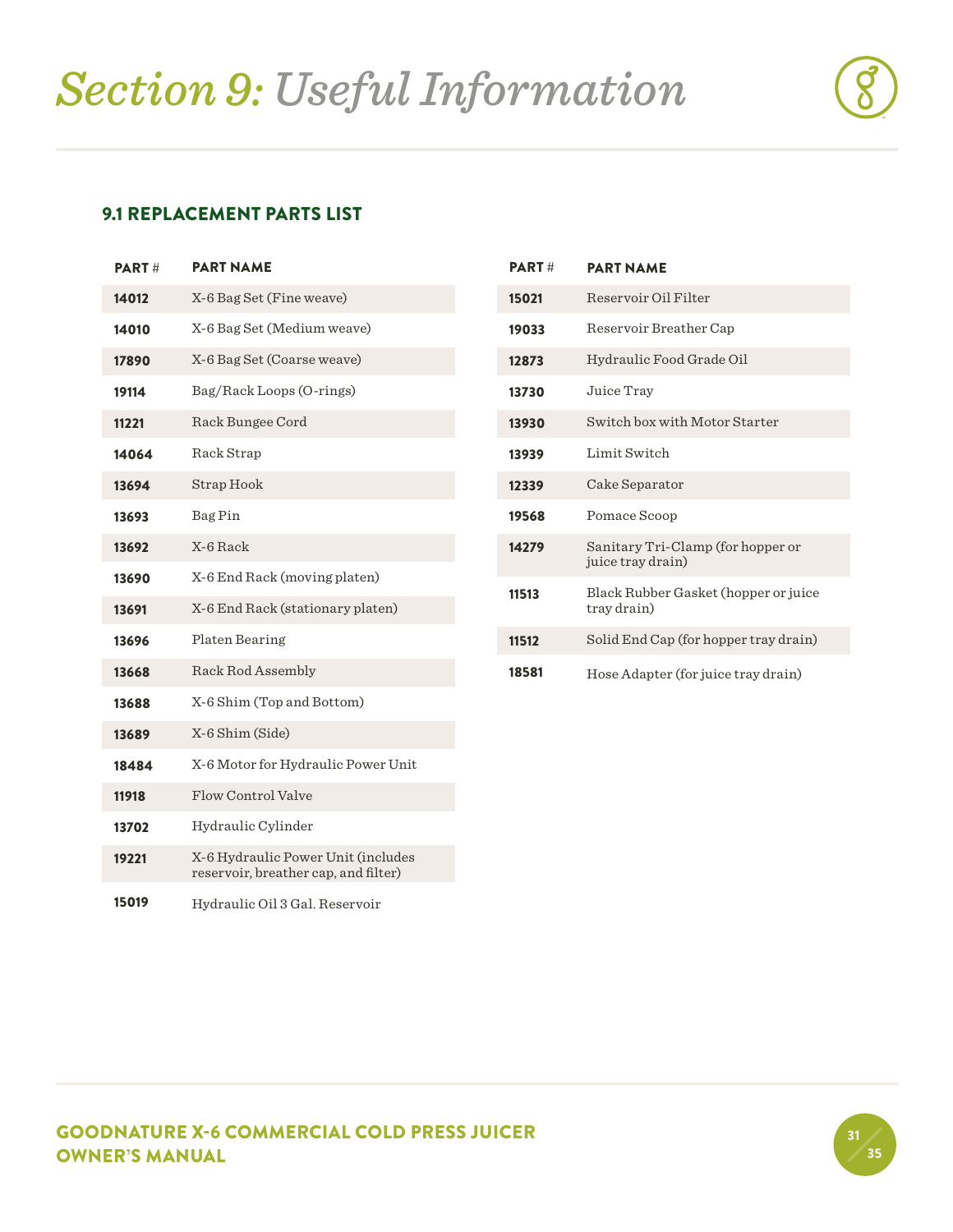#### EG-260 GRINDER REPLACEMENT PARTS

| PART# | <b>PART NAME</b>                               |
|-------|------------------------------------------------|
| 15438 | EG-260 Product Feeder                          |
| 11126 | Grinder Disc-3/32"                             |
| 11127 | Grinder Disc-3/16"                             |
| 11128 | Grinder Disc-1/4"                              |
| 11129 | Grinder Disc-5/16"                             |
| 11130 | Grinder Disc-1/2"                              |
| 19103 | Grinder Disc Backing Plate                     |
| 11810 | <b>Backing Plate Screw</b>                     |
| 12772 | Grinder Stub Shaft                             |
| 18201 | Grinder Shaft Seal                             |
| 12568 | Grinder Drive Hub                              |
| 19664 | Grinder Gasket                                 |
| 12566 | Grinder Shredder plate Knob                    |
| 13967 | Grinder Shredder plate Washer (used with knob) |
| 13778 | Grinder Hopper Knob                            |
| 18485 | EG-260 Motor                                   |

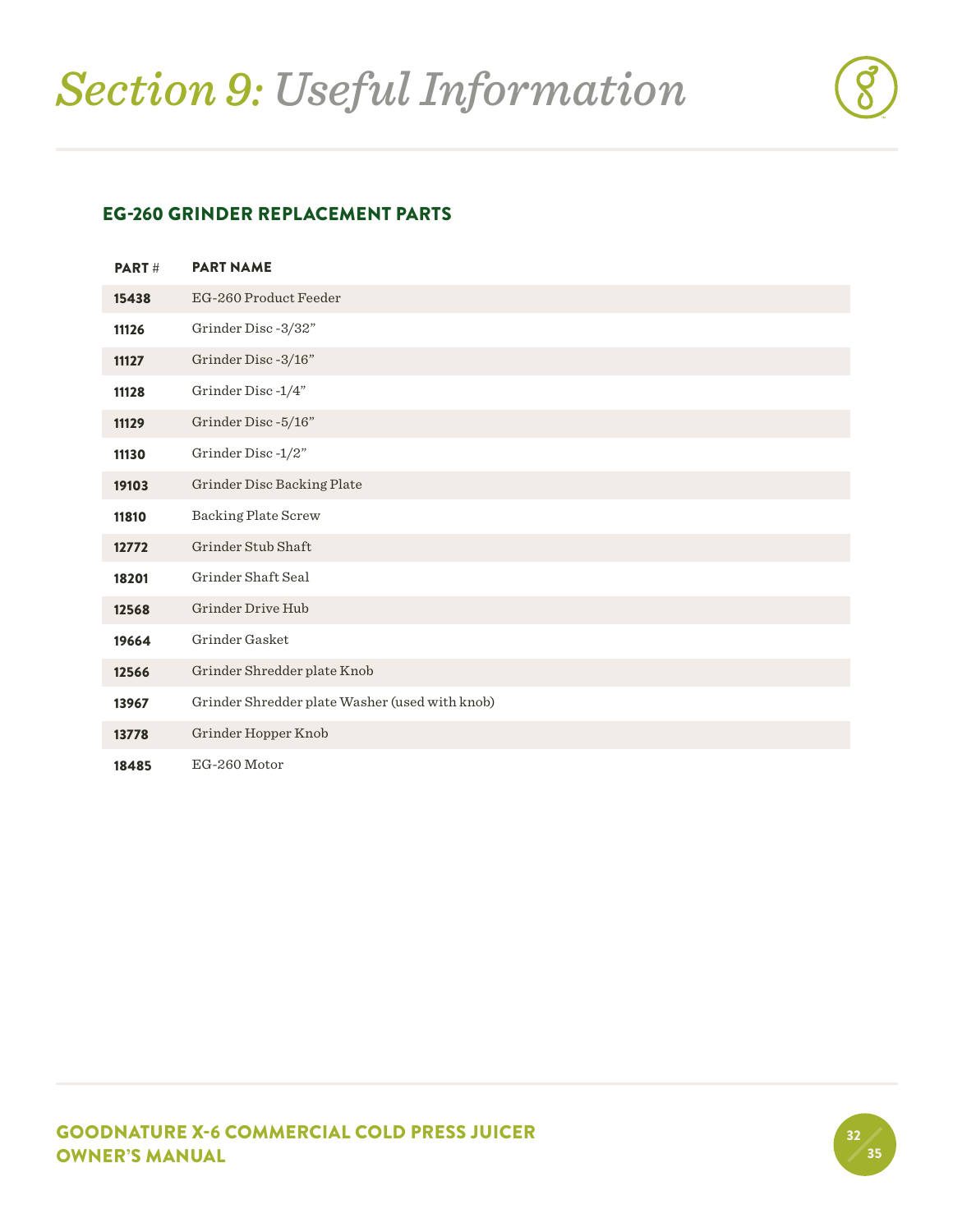# *Section 9: Useful Information*



33 35

#### 9.2 IMPROVING YIELD

Yield is calculated as a percentage of juice out compared to weight of produce in. For example, a pressing that started with 10.0 pounds of apples, and yielded 8.0 pounds of juice would be an 80% yield. It is important to check yield occasionally, as it can be a useful tool in determining if pressing should be slowed down, sped up, or other variables altered. Yield should be recorded of any separate produce or mixture of produce.

$$
\% \text{ Yield} = \frac{\text{Weight of}\text{Juice}}{\text{Weight of}\text{Fruit}} \quad X \text{ 100}
$$

#### IF TRYING TO IMPROVE YIELD, HERE ARE A FEW THINGS TO CONSIDER:

- 1 Not all produce is considered equal. Juice is more difficult to extract from some fruits and vegetables than from others. Often mixing different types of produce before grinding helps improve overall yield.
- 2 Lengthen press cycle. With few exceptions, slowing down the press cycle will increase the yield. A fast pressing can cause pathways for juice to seal off in the early stage of the cycle, making extraction more difficult.
- 3 Keep things clean. A clean bag makes for a good pressing. Pectin build-ups and other residues can have a 'blinding' effect on the bag, lowering yield. It is a good idea to have extra bags.
- 4 Check on the efficiency of the grind. A grind that is too fine or too coarse can make extraction more difficult. Due to the variation between produce it is important to evaluate this often.
- 5 Enzymes or press-aids can be used, for more information contact Goodnature Customer Service at 1-800-875-3381.
- 6 Temperature of produce is a factor. For instance, apples that have been allowed to partially freeze and then thaw are very difficult to grind and press, and often produce lower yields.
- 7 Quality of produce. Fresh, crisp, clean fruits and vegetables often have the highest yields.
- 8 It is important to experiment and find what works best for your produce in your conditions.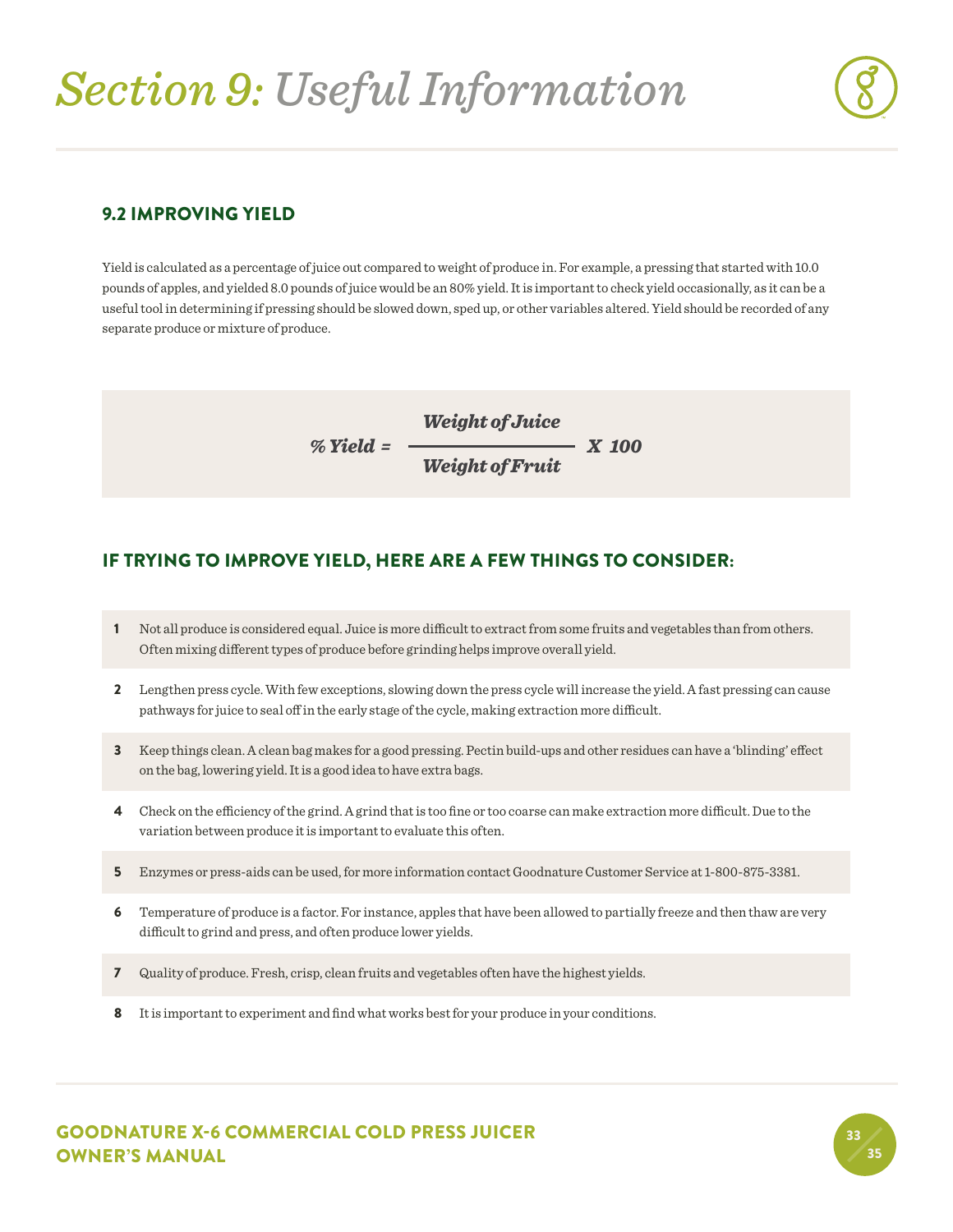# *Section 9: Useful Information*



#### 9.3 WARRANTY

Warranty information was provided during the purchase of the equipment, and was attached with the Terms and Conditions. If you need a replacement copy please contact Goodnature customer service or your sales representative regarding warranty information.

Altering the machinery in any way not described in this manual will void the warranty.

Failure to follow the operating instructions defined in this manual will void the warranty.

#### 9.4 CONTACT INFORMATION

Goodnature Products, Inc. 3860 California Rd. Orchard Park, NY 14127

1-800-875-3381

www.goodnature.com